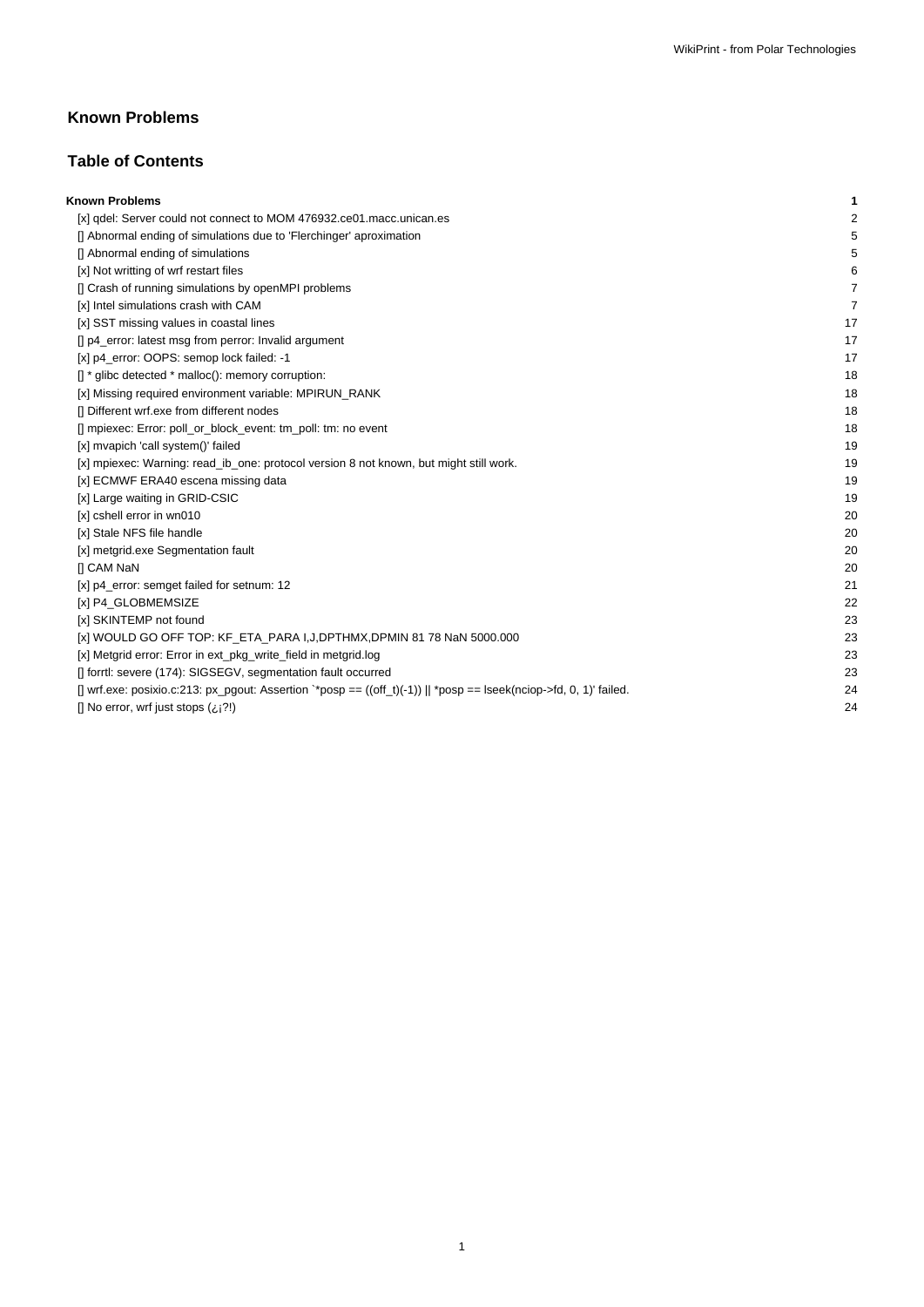[]: Unsolved [x]: Solved

#### **[x] qdel: Server could not connect to MOM 476932.ce01.macc.unican.es**

Some times, PBS downs in the nodes. In order to recover it. We have to stop it an restart the service.

```
[root@ce01 ~]$ssh wn025 'service pbs_mom restart'
```

```
It can be done for all nodes:
```

```
[root@ce01 ~]# cexec 'service pbs_mom status'
************************* macc *************************
--------- wn001---------
pbs_mom (pid 2575) is running...
--------- wn002---------
pbs_mom (pid 3061) is running...
--------- wn003---------
pbs_mom (pid 2908) is running...
--------- wn004---------
ssh(1777) Warning: the RSA host key for 'wn004' differs from the key for the IP address '192.168.202.14'
Offending key for IP in /etc/ssh/ssh_known_hosts:8
Matching host key in /root/.ssh/known_hosts:117
ssh(1777) Permission denied, please try again.
ssh(1777) Permission denied, please try again.
ssh(1777) Permission denied (publickey,password).
--------- wn005---------
pbs_mom dead but subsys locked
--------- wn006---------
pbs_mom (pid 3002) is running...
--------- wn007---------
pbs_mom (pid 29926) is running...
--------- wn008---------
pbs_mom dead but subsys locked
--------- wn009---------
ssh(1796) Permission denied, please try again.
ssh(1796) Permission denied, please try again.
ssh(1796) Permission denied (publickey,gssapi-keyex,gssapi-with-mic,password).
--------- wn010---------
pbs_mom dead but subsys locked
--------- wn011---------
pbs_mom dead but subsys locked
--------- wn012---------
pbs_mom dead but subsys locked
--------- wn013---------
pbs_mom (pid 6605 6604 6422) is running...
--------- wn014---------
pbs_mom (pid 3137) is running...
--------- wn015---------
pbs_mom dead but subsys locked
--------- wn016---------
pbs_mom dead but subsys locked
--------- wn017---------
pbs_mom dead but subsys locked
--------- wn018---------
pbs_mom (pid 3284) is running...
--------- wn019---------
pbs_mom dead but subsys locked
--------- wn020---------
pbs_mom dead but subsys locked
--------- wn021---------
pbs_mom dead but subsys locked
```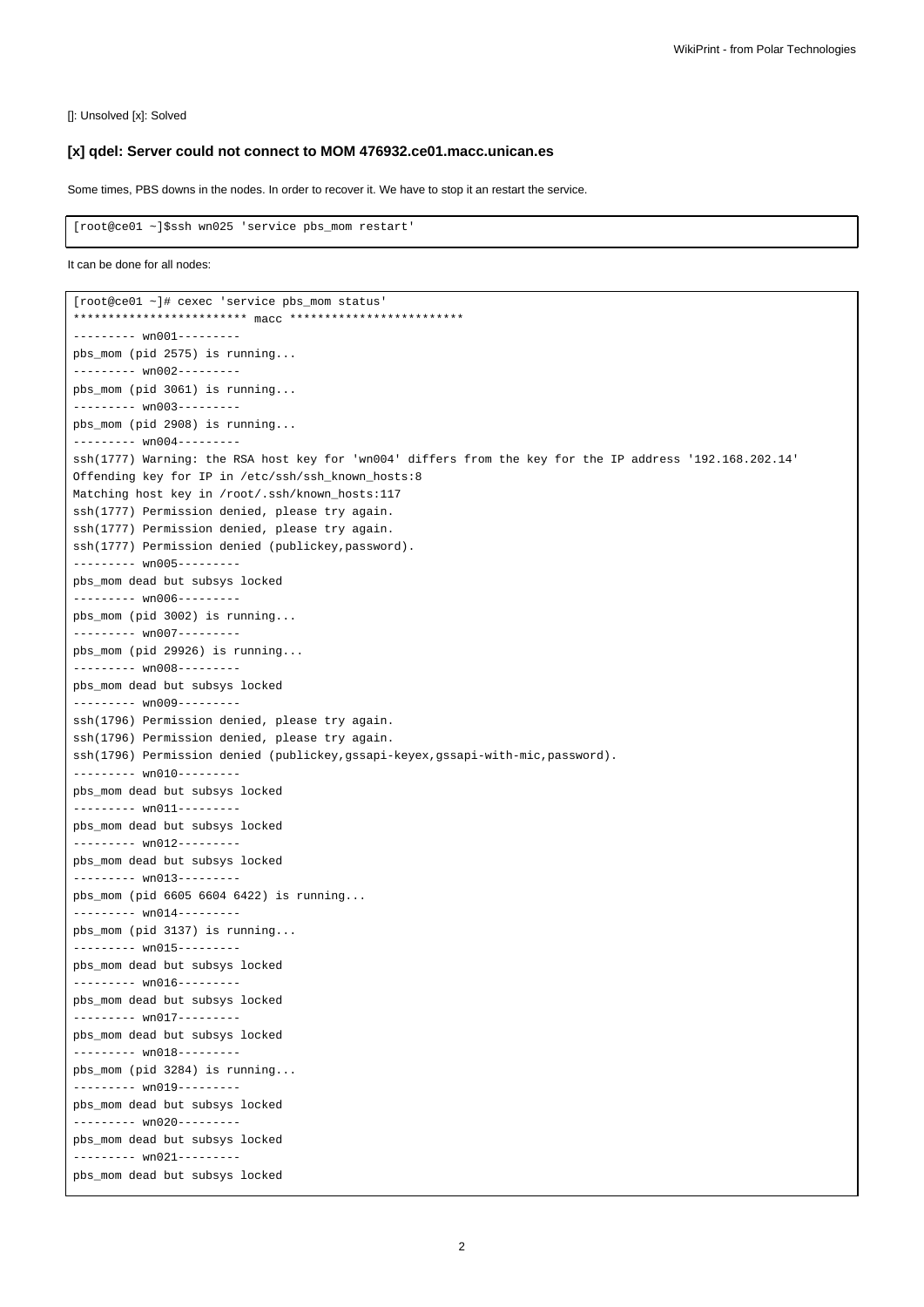--------- wn022-------- pbs\_mom dead but subsys locked --------- wn023-------- pbs\_mom dead but subsys locked --------- wn024-------- pbs\_mom (pid 3157) is running... --------- wn025-------- pbs\_mom (pid 18308) is running... --------- wn031-------- pbs\_mom dead but subsys locked --------- wn032-------- pbs\_mom dead but subsys locked --------- wn033-------- pbs\_mom dead but subsys locked --------- wn034-------- pbs\_mom dead but subsys locked --------- wn035-------- pbs\_mom dead but subsys locked --------- wn036-------- pbs\_mom dead but subsys locked --------- wn041-------- pbs\_mom dead but subsys locked --------- wn042-------- pbs\_mom dead but subsys locked --------- wn043-------- pbs\_mom dead but subsys locked --------- wn044-------- pbs\_mom dead but subsys locked --------- wn045-------- pbs\_mom dead but subsys locked -------- wn046-------pbs\_mom dead but subsys locked

#### Restarting

```
[root@ce01 ~]# cexec 'service pbs_mom restart'
************************* macc *************************
--------- wn001---------
Shutting down TOROUE Mom: [ OK ]
Starting TORQUE Mom: [ OK ]
--------- wn002---------
Shutting down TORQUE Mom: [ OK ]
Starting TORQUE Mom: [ OK ]
--------- wn003---------
Shutting down TORQUE Mom: [ OK ]
Starting TORQUE Mom: [ OK ]
--------- wn004---------
ssh(2514) Warning: the RSA host key for 'wn004' differs from the key for the IP address '192.168.202.14'
Offending key for IP in /etc/ssh/ssh_known_hosts:8
Matching host key in /root/.ssh/known_hosts:117
ssh(2514) Permission denied, please try again.
ssh(2514) Permission denied, please try again.
ssh(2514) Permission denied (publickey,password).
--------- wn005---------
Shutting down TORQUE Mom: [FAILED]
Starting TORQUE Mom: [ OK ]
--------- wn006---------
Shutting down TORQUE Mom: [ OK ]
Starting TORQUE Mom: [ OK ]
--------- wn007---------
Shutting down TORQUE Mom: [ OK ]
```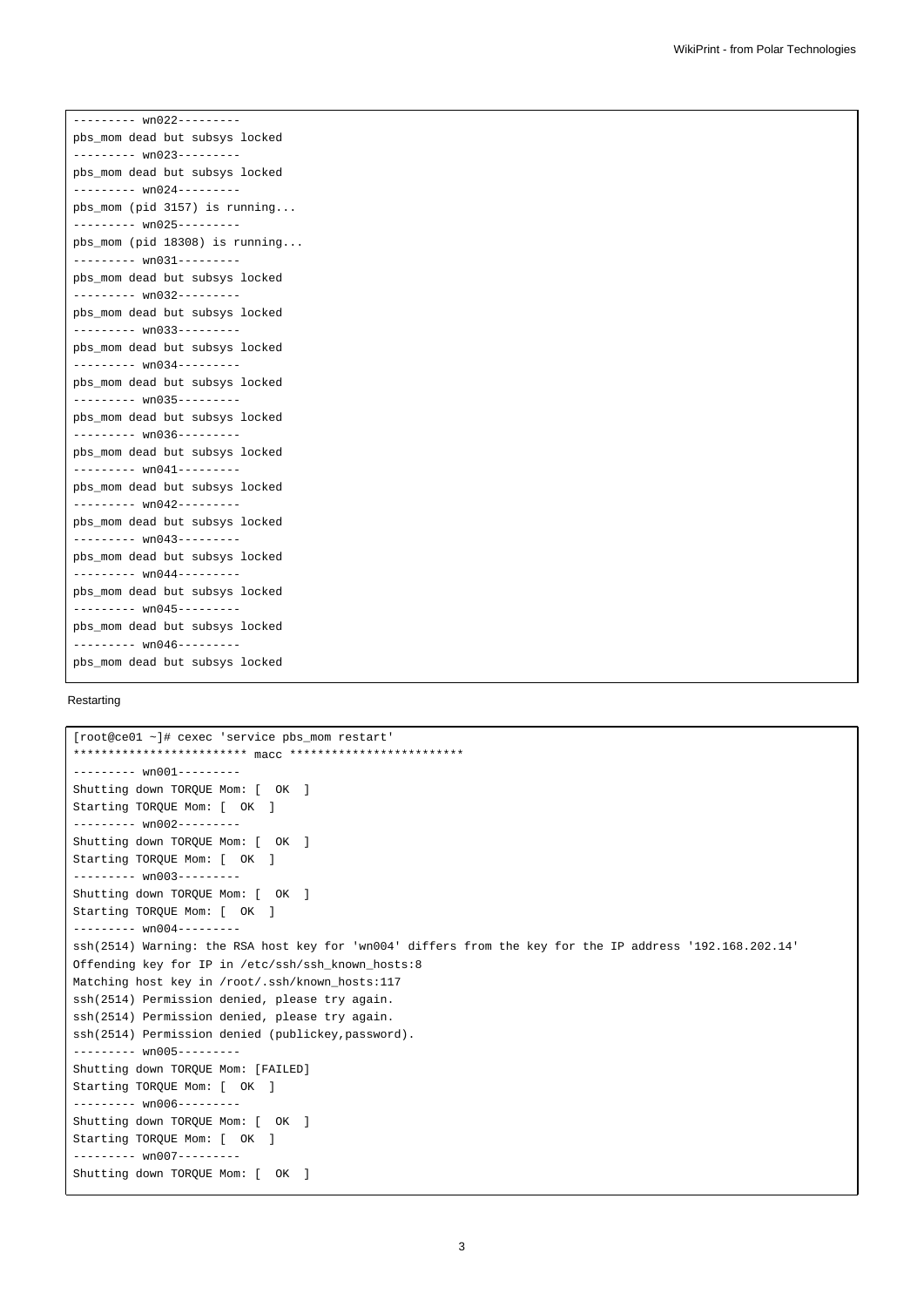Starting TORQUE Mom: [ OK ] -------- wn008-----Shutting down TORQUE Mom: [FAILED] Starting TORQUE Mom: [ OK ] --------- wn009-------- ssh(2524) Permission denied, please try again. ssh(2524) Permission denied, please try again. ssh(2524) Permission denied (publickey,gssapi-keyex,gssapi-with-mic,password). --------- wn010--------- Shutting down TORQUE Mom: [FAILED] Starting TORQUE Mom: [ OK ] --------- wn011--------- Shutting down TORQUE Mom: [FAILED] Starting TORQUE Mom: [ OK ] --------- wn012--------- Shutting down TORQUE Mom: [FAILED] Starting TORQUE Mom: [ OK ] --------- wn013--------- Shutting down TORQUE Mom: [ OK ] Starting TORQUE Mom: [ OK ] --------- wn014--------- Shutting down TORQUE Mom: [ OK ] Starting TORQUE Mom: [ OK ] --------- wn015--------- Shutting down TORQUE Mom: [FAILED] Starting TORQUE Mom: [ OK ] -------- wn016--------Shutting down TORQUE Mom: [FAILED] Starting TORQUE Mom: [ OK ] -------- wn017--------Shutting down TORQUE Mom: [FAILED] Starting TORQUE Mom: [ OK ] --------- wn018--------- Shutting down TORQUE Mom: [ OK ] Starting TORQUE Mom: [ OK ] --------- wn019--------- Shutting down TORQUE Mom: [FAILED] Starting TORQUE Mom: [ OK ] --------- wn020--------- Shutting down TORQUE Mom: [FAILED] Starting TORQUE Mom: [ OK ] -------- wn021---------Shutting down TORQUE Mom: [FAILED] Starting TORQUE Mom: [ OK ] --------- wn022--------- Shutting down TORQUE Mom: [FAILED] Starting TORQUE Mom: [ OK ] --------- wn023--------- Shutting down TORQUE Mom: [FAILED] Starting TORQUE Mom: [ OK ] --------- wn024--------- Shutting down TORQUE Mom: [ OK ] Starting TORQUE Mom: [ OK ] --------- wn025--------- Shutting down TORQUE Mom: [ OK ] Starting TORQUE Mom: [ OK ] --------- wn031--------- Shutting down TORQUE Mom: [FAILED] Starting TORQUE Mom: [ OK ] --------- wn032--------- Shutting down TORQUE Mom: [FAILED]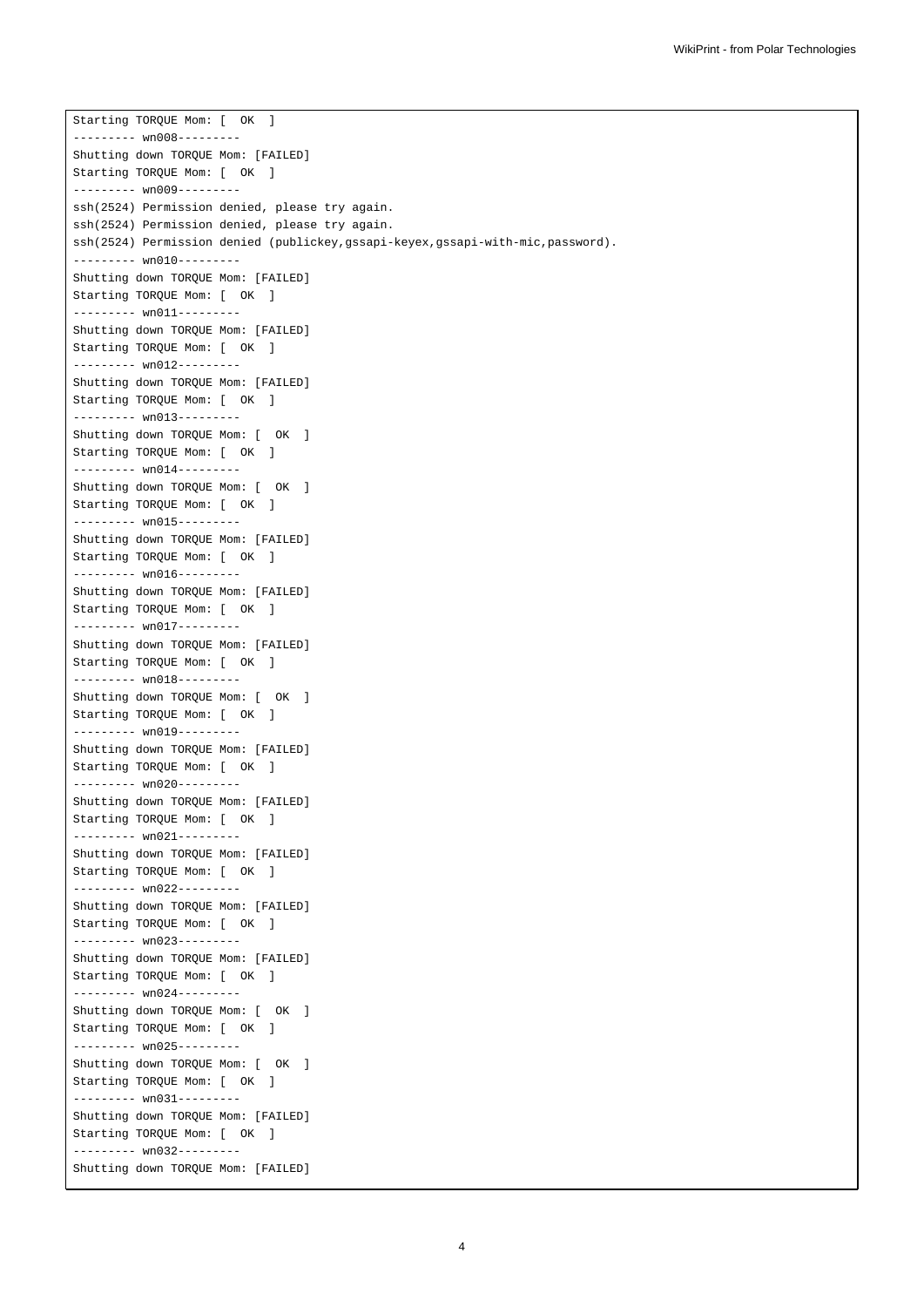Starting TORQUE Mom: [ OK ] ------- wn033-----Shutting down TORQUE Mom: [FAILED] Starting TORQUE Mom: [ OK ] --------- wn034--------- Shutting down TORQUE Mom: [FAILED] Starting TORQUE Mom: [ OK ] --------- wn035--------- Shutting down TORQUE Mom: [FAILED] Starting TORQUE Mom: [ OK ] --------- wn036--------- Shutting down TORQUE Mom: [FAILED] Starting TORQUE Mom: [ OK ] --------- wn041--------- Shutting down TORQUE Mom: [FAILED] Starting TORQUE Mom: [ OK ] --------- wn042--------- Shutting down TORQUE Mom: [FAILED] Starting TORQUE Mom: [ OK ] --------- wn043--------- Shutting down TORQUE Mom: [FAILED] Starting TORQUE Mom: [ OK ] --------- wn044--------- Shutting down TORQUE Mom: [FAILED] Starting TORQUE Mom: [ OK ] -------- wn045--------Shutting down TORQUE Mom: [FAILED] Starting TORQUE Mom: [ OK ] --------- wn046--------- Shutting down TORQUE Mom: [FAILED] Starting TORQUE Mom: [ OK ]

#### And then the nodes are:

```
[root@ce01 ~]# pbsnodes -l
wn002 offline
wn003 offline
wn004 down, offline
wn009 down, offline
wn001 offline
```
#### **[] Abnormal ending of simulations due to 'Flerchinger' aproximation**

A simulation ends with the following message:

```
(...)
d01 2000-09-13_00:00:00 Input data processed for wrflowinp_d<domain> for domain 1
Flerchinger USEd in NEW version. Iterations= 10
Flerchinger USEd in NEW version. Iterations= 10
Flerchinger USEd in NEW version. Iterations= 10
```
Related to the topic:

• [?WRF forum](http://forum.wrfforum.com/viewtopic.php?f=6&t=2531)

• phys/module\_sf\_noahdrv.F code

#### **[] Abnormal ending of simulations**

While a simulation was running on 'rsl.error.0000' appears: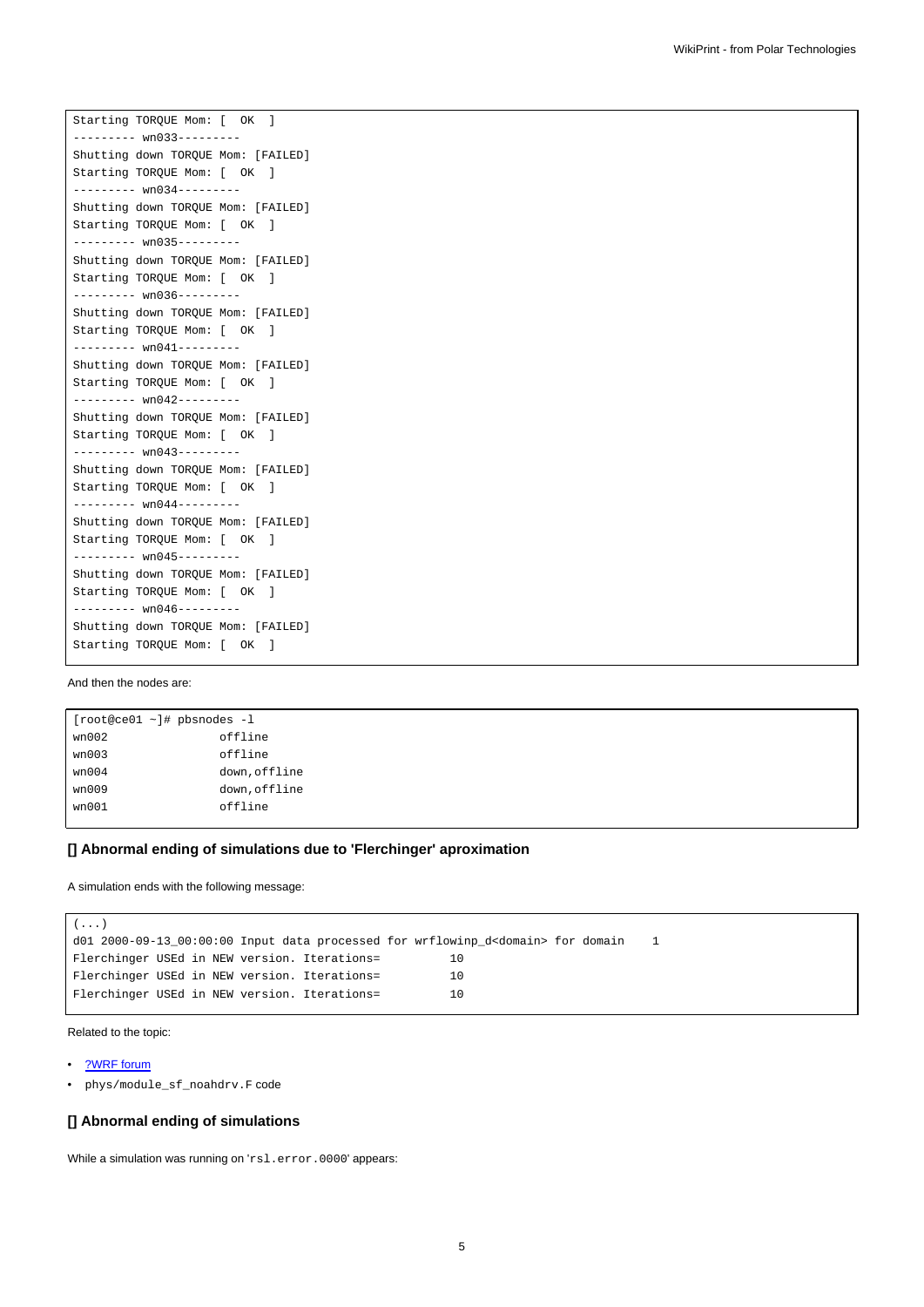| $(\ldots)$                                                     |                  |         |         |                                                                                                                   |
|----------------------------------------------------------------|------------------|---------|---------|-------------------------------------------------------------------------------------------------------------------|
| Timing for main: time $2001 - 03 - 03 - 05:00:00$ on domain 1: |                  |         |         | 2.94590 elapsed seconds.                                                                                          |
|                                                                |                  |         |         | wrf.exe: posixio.c:213: px_pgout: Assertion `*posp == $((off_t)(-1))$    *posp == lseek(nciop->fd, 0, 1)' failed. |
| Image                                                          | PC               | Routine | Line    | Source                                                                                                            |
| libc.so.6                                                      | 0000003AC6830265 | Unknown | Unknown | Unknown                                                                                                           |
| libc.so.6                                                      | 0000003AC6831D10 | Unknown | Unknown | Unknown                                                                                                           |
| libc.so.6                                                      | 0000003AC68296E6 | Unknown | Unknown | Unknown                                                                                                           |
| wrf.exe                                                        | 00000000015E846A | Unknown | Unknown | Unknown                                                                                                           |
| wrf.exe                                                        | 00000000015BD80D | Unknown | Unknown | Unknown                                                                                                           |
| wrf.exe                                                        | 00000000015CC1FE | Unknown | Unknown | Unknown                                                                                                           |
| wrf.exe                                                        | 0000000001571B10 | Unknown | Unknown | Unknown                                                                                                           |
| wrf.exe                                                        | 00000000015708BD | Unknown | Unknown | Unknown                                                                                                           |
| wrf.exe                                                        | 000000000155F149 | Unknown | Unknown | Unknown                                                                                                           |
| wrf.exe                                                        | 000000000155B828 | Unknown | Unknown | Unknown                                                                                                           |
| wrf.exe                                                        | 0000000000BCA9ED | Unknown | Unknown | Unknown                                                                                                           |
| wrf.exe                                                        | 0000000000BC71D9 | Unknown | Unknown | Unknown                                                                                                           |
| wrf.exe                                                        | 0000000000BC6C58 | Unknown | Unknown | Unknown                                                                                                           |
| wrf.exe                                                        | 0000000000BC6162 | Unknown | Unknown | Unknown                                                                                                           |
| wrf.exe                                                        | 0000000000BC5EFE | Unknown | Unknown | Unknown                                                                                                           |
| wrf.exe                                                        | 000000000DEF177  | Unknown | Unknown | Unknown                                                                                                           |
| wrf.exe                                                        | 00000000007413C2 | Unknown | Unknown | Unknown                                                                                                           |
| wrf.exe                                                        | 0000000006BE487  | Unknown | Unknown | Unknown                                                                                                           |
| wrf.exe                                                        | 00000000006552B9 | Unknown | Unknown | Unknown                                                                                                           |
| wrf.exe                                                        | 000000000067A5B4 | Unknown | Unknown | Unknown                                                                                                           |
| wrf.exe                                                        | 0000000000678591 | Unknown | Unknown | Unknown                                                                                                           |
| wrf.exe                                                        | 00000000004CA59F | Unknown | Unknown | Unknown                                                                                                           |
| wrf.exe                                                        | 000000000047B093 | Unknown | Unknown | Unknown                                                                                                           |
| wrf.exe                                                        | 000000000047B047 | Unknown | Unknown | Unknown                                                                                                           |
| wrf.exe                                                        | 000000000047AFDC | Unknown | Unknown | Unknown                                                                                                           |
| libc.so.6                                                      | 0000003AC681D994 | Unknown | Unknown | Unknown                                                                                                           |
| wrf.exe                                                        | 000000000047AEE9 | Unknown | Unknown | Unknown                                                                                                           |
|                                                                |                  |         |         |                                                                                                                   |

Related links:

- [?discussion on matters of common interest to netCDF user \(\)](http://blog.gmane.org/gmane.comp.lib.netcdf/month=20091201)
- [?WRF forum 1](http://forum.wrfforum.com/viewtopic.php?f=6&t=2053&start=0)
- <u>[?WRF forum 2](http://forum.wrfforum.com/viewtopic.php?f=6&t=2496&start=0)</u>

## **[x] Not writting of wrf restart files**

Along the simulation on rsl. [error/out]. [nnnn] appears

```
(...)
Timing for Writing restart for domain 1: 48.82700 elapsed seconds.
(...)
```
But restart was never written. Along the simulation, a wrfrst\_[.....] file is written, but it has only 32 bytes and it is alive only the 48.82700 seconds, after that time it disappears. Looking to the execution flow (via strace):

```
( \ldots )open("wrfrst_d01_2000-06-01_11:30:00", O_RDWR|O_CREAT|O_TRUNC, 0666) = 13
fstat(13, {st_model=S_IFREG|0664, st_size=0, ...}) = 0fstat(13, {st_model=S_IFREG|0664, st_size=0, ...}) = 0lseek(13, 0, SEEK_CUR) = 0
lseek(13, 24, SEEK_SET) = 24
write(13, "\00\00\00\000", 8) = 8
lseek(13, 0, SEEK_SET) = 0(...)
write(1, "Timing for Writing restart for d"..., 76) = 76
write(2, "Timing for Writing restart for d"..., 76) = 76
```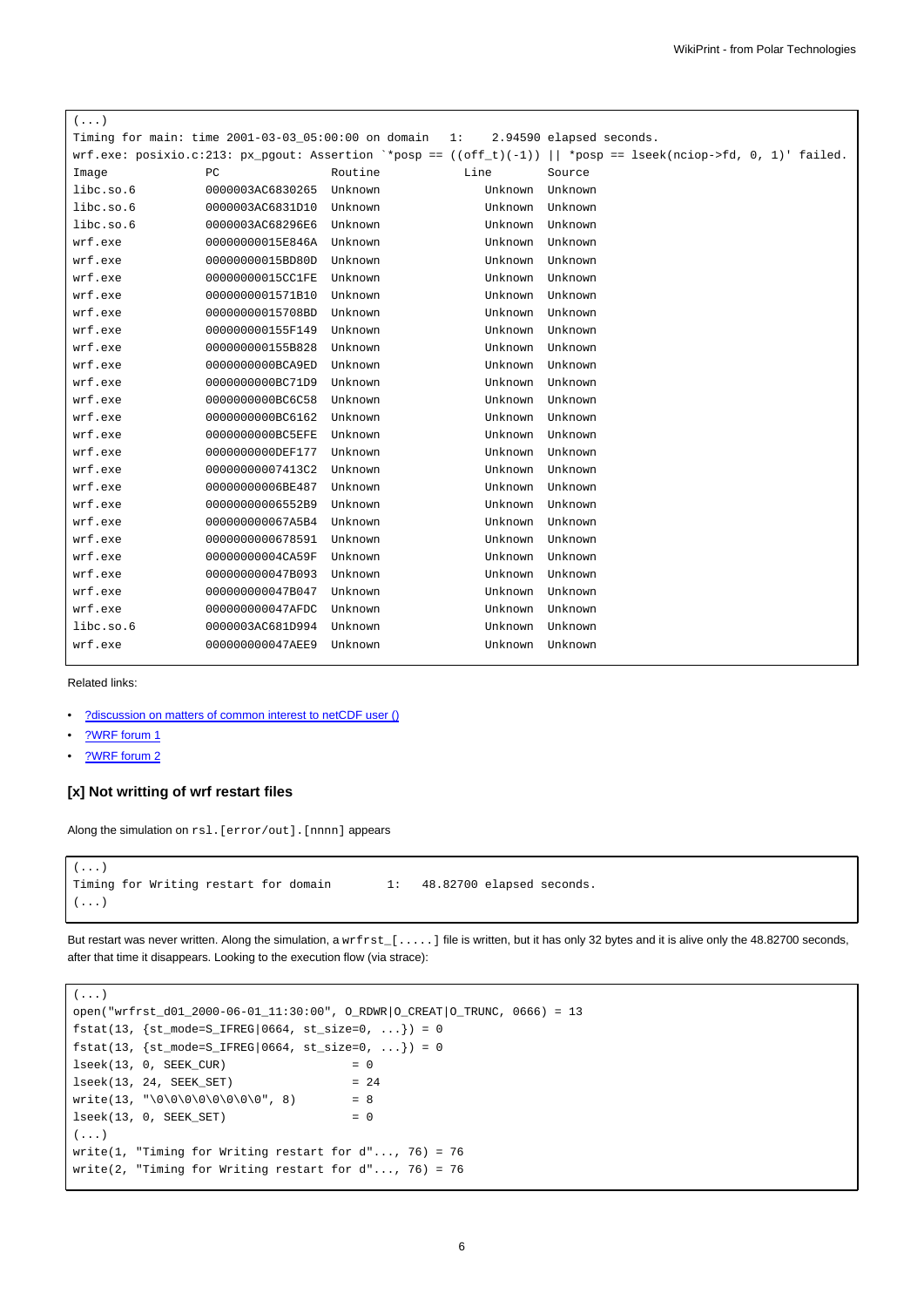```
lseek(13, 0, SEEK_CUR) = 0
write(13, "CDF\1\0\0\0\0\0\0\0\0\0\0\0\0\0\0\0\0\0\0\0\0\0\0\0\0\0\0\0\0", 32) = 32
close(13) = 0
unlink("wrfrst_d01_2000-06-01_11:00:00") = 0
(\ldots)
```
It seems to be something related with the size of files.

In order to allow netCDF output bigger than 2GB on should activate a variable (in compile.bash)

export WRFIO\_NCD\_LARGE\_FILE\_SUPPORT=1

Now is working

## **[] Crash of running simulations by openMPI problems**

In a not systematic way, some simulations stopped with the following message:

| But I couldn't open the help file:                                                                                                                                                                                                                     | /oceano/gmeteo/WORK/ASNA/WRF/run/hvt125/hvt125_2000101006_2000101200/0001/openmpi/share/openmpi/help-orterun.txt: No s |  |
|--------------------------------------------------------------------------------------------------------------------------------------------------------------------------------------------------------------------------------------------------------|------------------------------------------------------------------------------------------------------------------------|--|
| orterun:unclean-exit                                                                                                                                                                                                                                   |                                                                                                                        |  |
| Sorry! You were supposed to get help about:                                                                                                                                                                                                            |                                                                                                                        |  |
|                                                                                                                                                                                                                                                        |                                                                                                                        |  |
| [wn033.macc.unican.es:19874] mca: base: component find: unable to open /oceano/qmeteo/WORK/ASNA/WRF/run/hvt125/hvt125 200<br>mpiexec: killing job                                                                                                      |                                                                                                                        |  |
| [wn033.macc.unican.es:19865] mca: base: component_find: unable to open /oceano/gmeteo/WORK/ASNA/WRF/run/hvt125/hvt125_200                                                                                                                              |                                                                                                                        |  |
| [wn033.macc.unican.es:19870] mca: base: component_find: unable to open /oceano/gmeteo/WORK/ASNA/WRF/run/hvt125/hvt125_200                                                                                                                              |                                                                                                                        |  |
| [wn033.macc.unican.es:19869] mca: base: component_find: unable to open /oceano/gmeteo/WORK/ASNA/WRF/run/hvt125/hvt125_200                                                                                                                              |                                                                                                                        |  |
| [wn033.macc.unican.es:19877] mca: base: component_find: unable to open /oceano/gmeteo/WORK/ASNA/WRF/run/hvt125/hvt125_200                                                                                                                              |                                                                                                                        |  |
| [wn033.macc.unican.es:19867] mca: base: component_find: unable to open /oceano/gmeteo/WORK/ASNA/WRF/run/hvt125/hvt125_200                                                                                                                              |                                                                                                                        |  |
| [wn033.macc.unican.es:19876] mca: base: component_find: unable to open /oceano/gmeteo/WORK/ASNA/WRF/run/hvt125/hvt125_200                                                                                                                              |                                                                                                                        |  |
| [wn033.macc.unican.es:19864] mca: base: component find: unable to open /oceano/qmeteo/WORK/ASNA/WRF/run/hvt125/hvt125 200                                                                                                                              |                                                                                                                        |  |
| [wn033.macc.unican.es:19863] mca: base: component find: unable to open /oceano/qmeteo/WORK/ASNA/WRF/run/hvt125/hvt125 200                                                                                                                              |                                                                                                                        |  |
| [wn033.macc.unican.es:19873] mca: base: component_find: unable to open /oceano/gmeteo/WORK/ASNA/WRF/run/hvt125/hvt125_200                                                                                                                              |                                                                                                                        |  |
| [wn033.macc.unican.es:19866] mca: base: component_find: unable to open /oceano/gmeteo/WORK/ASNA/WRF/run/hvt125/hvt125_200                                                                                                                              |                                                                                                                        |  |
| [wn033.macc.unican.es:19871] mca: base: component_find: unable to open /oceano/gmeteo/WORK/ASNA/WRF/run/hvt125/hvt125_200                                                                                                                              |                                                                                                                        |  |
| [wn033.macc.unican.es:19862] mca: base: component_find: unable to open /oceano/gmeteo/WORK/ASNA/WRF/run/hvt125/hvt125_200                                                                                                                              |                                                                                                                        |  |
| [wn033.macc.unican.es:19875] mca: base: component_find: unable to open /oceano/gmeteo/WORK/ASNA/WRF/run/hvt125/hvt125_200                                                                                                                              |                                                                                                                        |  |
| [wn033.macc.unican.es:19868] mca: base: component_find: unable to open /oceano/gmeteo/WORK/ASNA/WRF/run/hvt125/hvt125_200                                                                                                                              |                                                                                                                        |  |
| [wn033.macc.unican.es:19872] mca: base: component find: unable to open /oceano/qmeteo/WORK/ASNA/WRF/run/hvt125/hvt125 200                                                                                                                              |                                                                                                                        |  |
| [wn033.macc.unican.es:19872] mca: base: component find: unable to open /oceano/qmeteo/WORK/ASNA/WRF/run/hvt125/hvt125 200                                                                                                                              |                                                                                                                        |  |
| [wn033.macc.unican.es:19862] mca: base: component_find: unable to open /oceano/gmeteo/WORK/ASNA/WRF/run/hvt125/hvt125_200                                                                                                                              |                                                                                                                        |  |
| [wn033.macc.unican.es:19868] mca: base: component_find: unable to open /oceano/gmeteo/WORK/ASNA/WRF/run/hvt125/hvt125_200                                                                                                                              |                                                                                                                        |  |
| [wn033.macc.unican.es:19873] mca: base: component_find: unable to open /oceano/gmeteo/WORK/ASNA/WRF/run/hvt125/hvt125_200                                                                                                                              |                                                                                                                        |  |
| [wn033.macc.unican.es:19875] mca: base: component_find: unable to open /oceano/gmeteo/WORK/ASNA/WRF/run/hvt125/hvt125_200                                                                                                                              |                                                                                                                        |  |
| [wn033.macc.unican.es:19871] mca: base: component_find: unable to open /oceano/gmeteo/WORK/ASNA/WRF/run/hvt125/hvt125_200                                                                                                                              |                                                                                                                        |  |
| [wn033.macc.unican.es:19863] mca: base: component_find: unable to open /oceano/gmeteo/WORK/ASNA/WRF/run/hvt125/hvt125_200                                                                                                                              |                                                                                                                        |  |
| [wn033.macc.unican.es:19877] mca: base: component_find: unable to open /oceano/gmeteo/WORK/ASNA/WRF/run/hvt125/hvt125_200                                                                                                                              |                                                                                                                        |  |
| [wn033.macc.unican.es:19870] mca: base: component_find: unable to open /oceano/gmeteo/WORK/ASNA/WRF/run/hvt125/hvt125_200<br>[wn033.macc.unican.es:19874] mca: base: component find: unable to open /oceano/qmeteo/WORK/ASNA/WRF/run/hvt125/hvt125 200 |                                                                                                                        |  |
| [wn033.macc.unican.es:19876] mca: base: component_find: unable to open /oceano/gmeteo/WORK/ASNA/WRF/run/hvt125/hvt125_200                                                                                                                              |                                                                                                                        |  |
| [wn033.macc.unican.es:19867] mca: base: component_find: unable to open /oceano/gmeteo/WORK/ASNA/WRF/run/hvt125/hvt125_200                                                                                                                              |                                                                                                                        |  |
| [wn033.macc.unican.es:19866] mca: base: component_find: unable to open /oceano/gmeteo/WORK/ASNA/WRF/run/hvt125/hvt125_200                                                                                                                              |                                                                                                                        |  |
| [wn033.macc.unican.es:19869] mca: base: component_find: unable to open /oceano/gmeteo/WORK/ASNA/WRF/run/hvt125/hvt125_200                                                                                                                              |                                                                                                                        |  |
| [wn033.macc.unican.es:19864] mca: base: component_find: unable to open /oceano/gmeteo/WORK/ASNA/WRF/run/hvt125/hvt125_200                                                                                                                              |                                                                                                                        |  |
| [wn033.macc.unican.es:19865] mca: base: component_find: unable to open /oceano/gmeteo/WORK/ASNA/WRF/run/hvt125/hvt125_200                                                                                                                              |                                                                                                                        |  |
|                                                                                                                                                                                                                                                        |                                                                                                                        |  |

**[x] Intel simulations crash with CAM**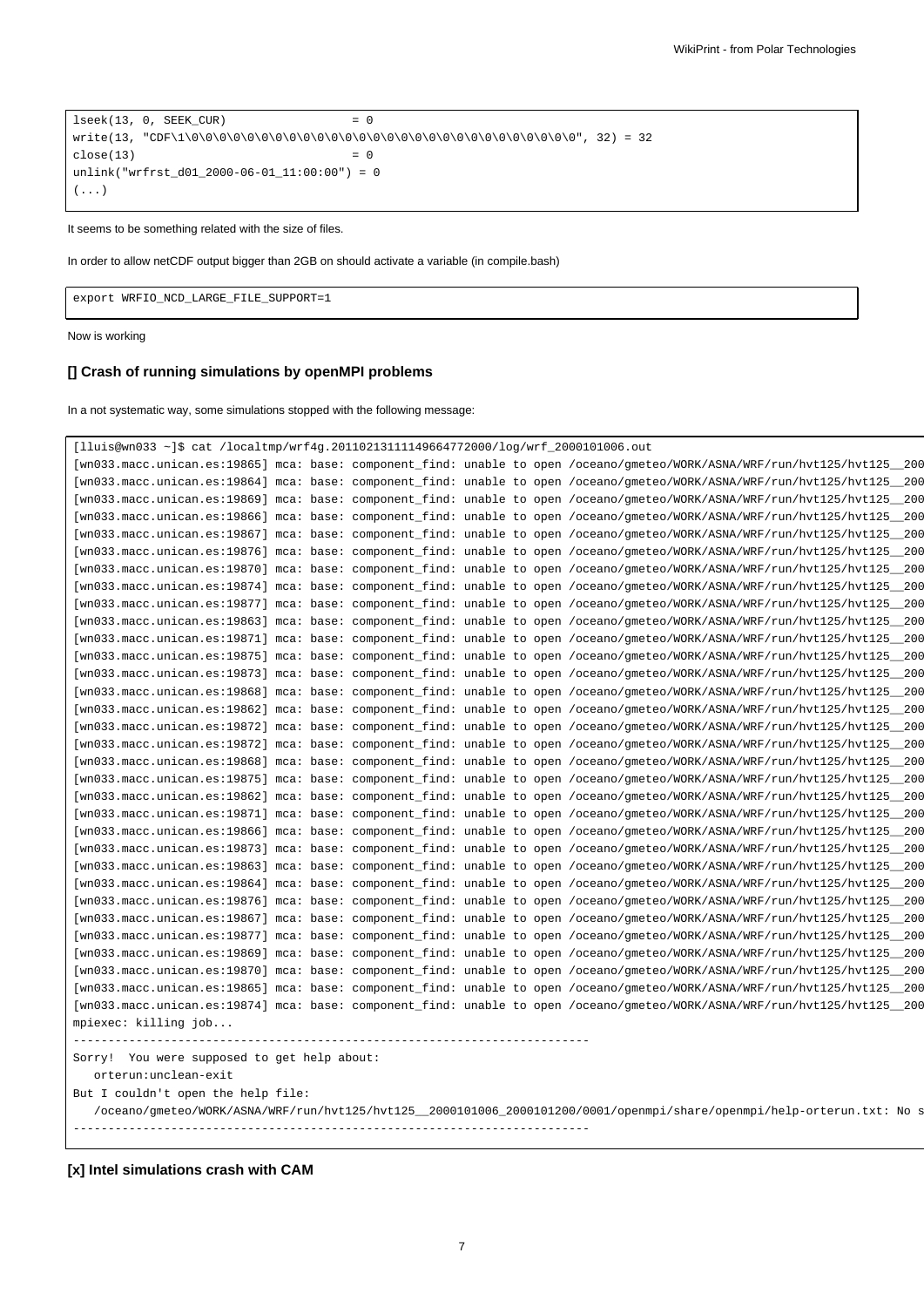#### Simulations crash just at beginning of them:

taskid: 0 hostname: wn025.macc.unican.es Quilting with 1 groups of 0 I/O tasks. Namelist dfi\_control not found in namelist.input. Using registry defaults for v ariables in dfi\_control Namelist tc not found in namelist.input. Using registry defaults for variables in tc Namelist scm not found in namelist.input. Using registry defaults for variables in scm Namelist fire not found in namelist.input. Using registry defaults for variable s in fire Ntasks in X 2, ntasks in Y 4 WRF V3.1.1 MODEL \*\*\* CLWRF code enabled \*\*\*\*\*\*\*\*\*\*\*\*\*\*\*\*\*\*\*\*\*\*\*\*\*\*\*\*\*\*\*\*\*\*\*\*\* Parent domain ids, ide, jds, jde 1 50 1 50  $\text{times, } \text{ime, } \text{time}$   $-4$   $32$   $-4$   $20$  $ips, ips, jpe$  1 25 1 13 \*\*\*\*\*\*\*\*\*\*\*\*\*\*\*\*\*\*\*\*\*\*\*\*\*\*\*\*\*\*\*\*\*\*\*\*\* DYNAMICS OPTION: Eulerian Mass Coordinate alloc\_space\_field: domain 1, 26649120 bytes allocated med\_initialdata\_input: calling input\_model\_input INPUT LandUse = "USGS" forrtl: severe (174): SIGSEGV, segmentation fault occurred Image  $PC$  Routine Line Source wrf.exe 00000000013EF3E1 Unknown Unknown Unknown wrf.exe 00000000013F05A7 Unknown Unknown Unknown wrf.exe 00000000013F1CE8 Unknown Unknown Unknown wrf.exe 00000000011BB44B Unknown Unknown Unknown wrf.exe 0000000000DE008E Unknown Unknown Unknown wrf.exe 0000000000DDAEAD Unknown Unknown Unknown wrf.exe 00000000009AF813 Unknown Unknown Unknown wrf.exe 0000000000690D01 Unknown Unknown Unknown wrf.exe 000000000068DB21 Unknown Unknown Unknown wrf.exe 000000000047BC1B Unknown Unknown Unknown wrf.exe 000000000047B049 Unknown Unknown Unknown wrf.exe 000000000047AFEC Unknown Unknown Unknown libc.so.6 0000003C6421D994 Unknown Unknown Unknown wrf.exe 000000000047AEE9 Unknown Unknown Unknown

where:

```
[lluis@wn025 run]$ find /lib* -name libc.so.6
/lib/libc.so.6
/lib/i686/nosegneg/libc.so.6
/lib64/libc.so.6
```
#### and

```
[lluis@wn025 run]$ ldd wrf.exe
      libmpi_f90.so.0 => not found
      libmpi_f77.so.0 => not found
      libmpi.so.0 => not found
      libopen-rte.so.0 => not found
      libopen-pal.so.0 => not found
      libdl.so.2 => /lib64/libdl.so.2 (0x0000003c64600000)
      libnsl.so.1 => /lib64/libnsl.so.1 (0x0000003c65600000)
      libutil.so.1 => /lib64/libutil.so.1 (0x0000003c65a00000)
```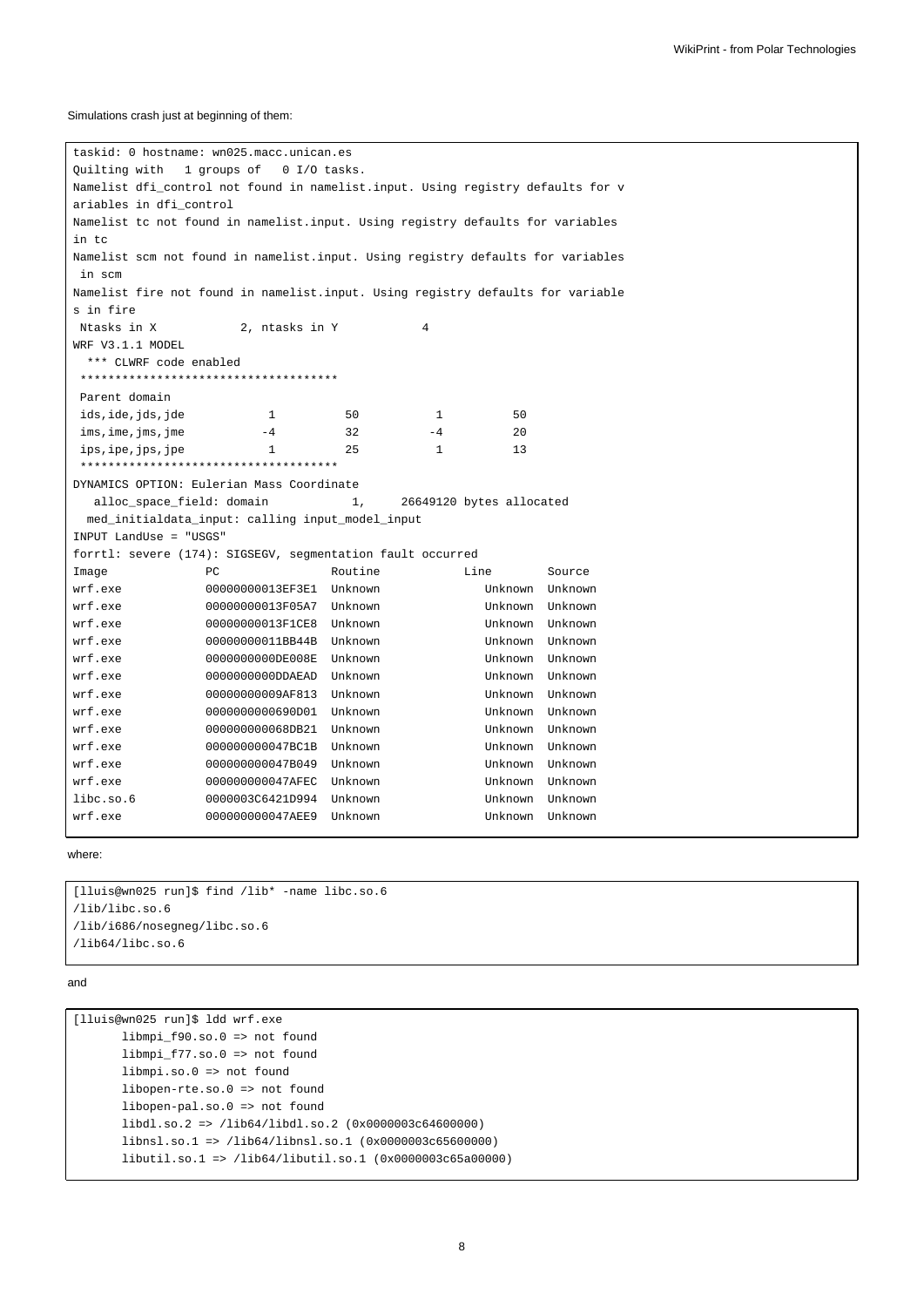```
libm.so.6 => /lib64/libm.so.6 (0x0000003c64e00000)
libpthread.so.0 => /lib64/libpthread.so.0 (0x0000003c64a00000)
libc.so.6 => /lib64/libc.so.6 (0x0000003c64200000)
libgcc_s.so.1 => /lib64/libgcc_s.so.1 (0x0000003c66200000)
/lib64/ld-linux-x86-64.so.2 (0x0000003c63e00000)
```
This happens with:

| NIN_ra_lw_physics | $=$ 3 |  |
|-------------------|-------|--|
| NIN_ra_sw_physics | $= 3$ |  |

This does not happen with:

| NIN_ra_lw_physics = 4 |  |  |  |
|-----------------------|--|--|--|
| NIN_ra_sw_physics = 4 |  |  |  |

**NOTE:** This error is also found on serial compilation. With a debug = 1000,

```
Namelist dfi_control not found in namelist.input. Using registry defaults for v
ariables in dfi_control
Namelist tc not found in namelist.input. Using registry defaults for variables
in tc
Namelist scm not found in namelist.input. Using registry defaults for variables
in scm
Namelist fire not found in namelist.input. Using registry defaults for variable
s in fire
WRF V3.1.1 MODEL
 wrf: calling alloc_and_configure_domain
 *************************************
Parent domain
ids, ide, jds, jde 1 50 1 50
ims, ime, jms, jme -4 55 -4 55ips, ipe, jps, jpe 1 50 1 50
 *************************************
DYNAMICS OPTION: Eulerian Mass Coordinate
  alloc_space_field: domain 1, 95259880 bytes allocated
 med_initialdata_input: calling input_model_input
( \ldots )INPUT LandUse = "USGS"
LANDUSE TYPE = "USGS" FOUND 33 CATEGORIES 2 SEASONS
WATER CATEGORY = 16 SNOW CATEGORY = 24
*** SATURATION VAPOR PRESSURE TABLE COMPLETED ***
  num_months = 13
AEROSOLS: Background aerosol will be limited to bottom 6
model interfaces.
 reading CAM_AEROPT_DATA
forrtl: severe (174): SIGSEGV, segmentation fault occurred
Image RC PC Routine Line Source
wrf.exe 000000000130FB51 Unknown Unknown Unknown
wrf.exe 0000000001310D17 Unknown Unknown Unknown
wrf.exe 0000000001312458 Unknown Unknown Unknown
wrf.exe 00000000010DC9BB Unknown Unknown Unknown
wrf.exe 0000000000D12F9E Unknown Unknown Unknown
wrf.exe 0000000000D0DDBD Unknown Unknown Unknown
wrf.exe 0000000000906523 Unknown Unknown Unknown
wrf.exe 0000000000608AC1 Unknown Unknown Unknown
wrf.exe 00000000006058E1 Unknown Unknown Unknown
wrf.exe 0000000000404DEC Unknown Unknown Unknown
wrf.exe 0000000000404249 Unknown Unknown Unknown
wrf.exe 00000000004041EC Unknown Unknown Unknown
```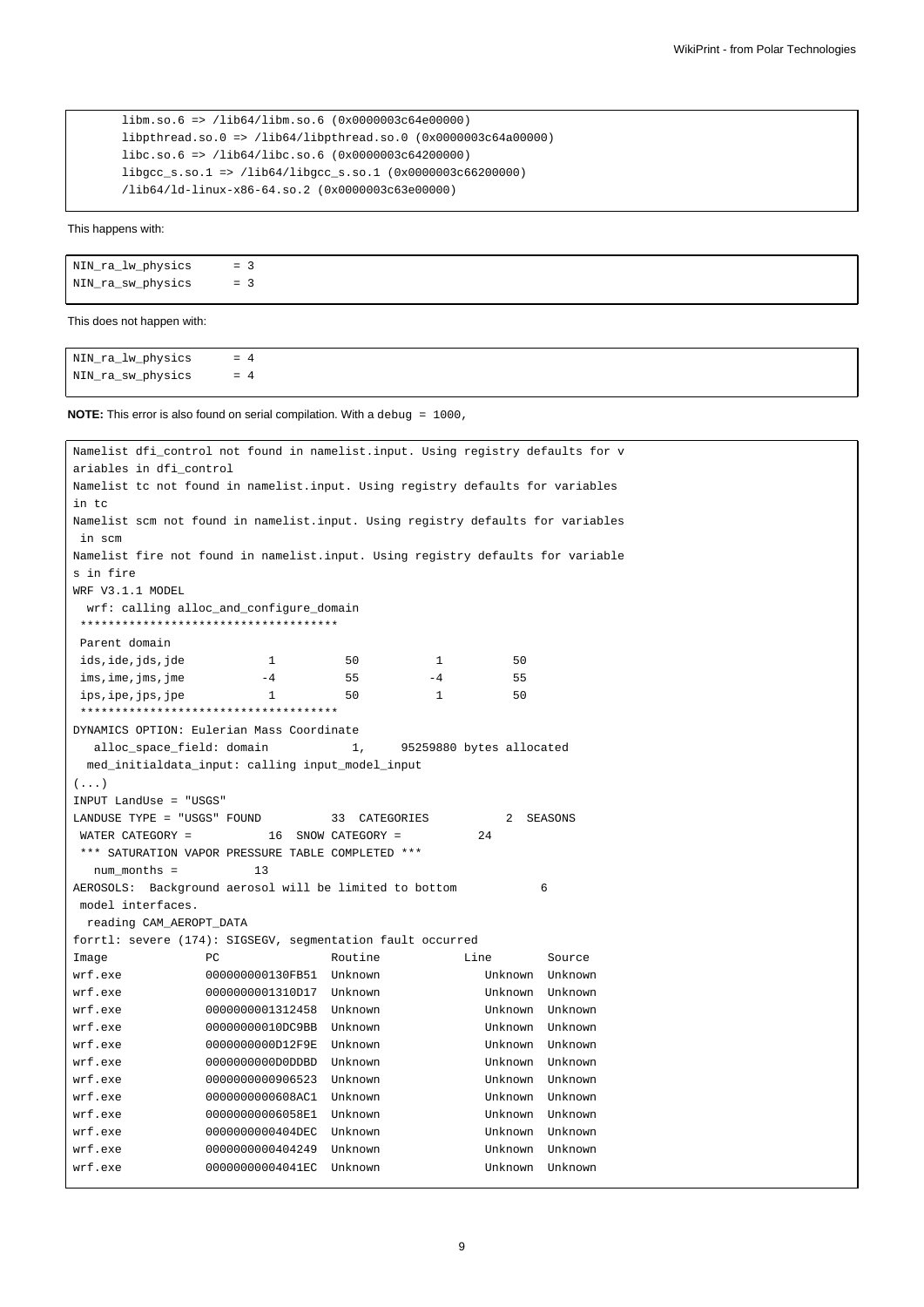```
libc.so.6 0000003331A1D994 Unknown Unknown Unknown
wrf.exe 000000000004040E9 Unknown Unknown Unknown \}
And WRF configuration:
{{{
[lluis@mar run]$ ldd wrf.exe
      libm.so.6 => /lib64/libm.so.6 (0x00000039cac00000)
      libpthread.so.0 => /lib64/libpthread.so.0 (0x00000039cb000000)
      libc.so.6 => /lib64/libc.so.6 (0x00000039ca400000)
      libgcc_s.so.1 => /lib64/libgcc_s.so.1 (0x0000003ac2200000)
      libdl.so.2 => /lib64/libdl.so.2 (0x00000039ca800000)
       /lib64/ld-linux-x86-64.so.2 (0x00000039ca000000)
}}}
Segmentation fault appears after line # 3757 of {{{phys/module_ra_cam_support.F}}} (from WRFV3.1.1)
'''NOTE:''' on activation of
{{{
ulimit -s unlimited
}}}
It Works !!!!
On ESCENA domain simulation works with CAM ra_lw/sw when a checked compilation is used (SERIAL in: {{{/oceano/gmeteo/WORK/
{{{
( \ldots )Timing for main: time 2001-11-10_00:02:30 on domain 1: 358.70981 elapsed seconds.
forrtl: warning (402): fort: (1): In call to PRE_RADIATION_DRIVER, an array temporary was created for argument #49
forrtl: warning (402): fort: (1): In call to PRE_RADIATION_DRIVER, an array temporary was created for argument #51
forrtl: warning (402): fort: (1): In call to RADIATION_DRIVER, an array temporary was created for argument #134
forrtl: warning (402): fort: (1): In call to RADIATION_DRIVER, an array temporary was created for argument #136
forrtl: warning (402): fort: (1): In call to SURFACE_DRIVER, an array temporary was created for argument #181
forrtl: warning (402): fort: (1): In call to SURFACE_DRIVER, an array temporary was created for argument #183
forrtl: warning (402): fort: (1): In call to PBL_DRIVER, an array temporary was created for argument #87
forrtl: warning (402): fort: (1): In call to PBL_DRIVER, an array temporary was created for argument #89
forrtl: warning (402): fort: (1): In call to CUMULUS_DRIVER, an array temporary was created for argument #21
forrtl: warning (402): fort: (1): In call to CUMULUS_DRIVER, an array temporary was created for argument #23
forrtl: warning (402): fort: (1): In call to FDDAGD_DRIVER, an array temporary was created for argument #58
forrtl: warning (402): fort: (1): In call to FDDAGD_DRIVER, an array temporary was created for argument #60
forrtl: warning (402): fort: (1): In call to MICROPHYSICS_DRIVER, an array temporary was created for argument #55
forrtl: warning (402): fort: (1): In call to MICROPHYSICS_DRIVER, an array temporary was created for argument #57
forrtl: warning (402): fort: (1): In call to DIAGNOSTIC_OUTPUT_CALC, an array temporary was created for argument #20
forrtl: warning (402): fort: (1): In call to DIAGNOSTIC_OUTPUT_CALC, an array temporary was created for argument #22
Timing for main: time 2001-11-10_00:05:00 on domain 1: 32.11490 elapsed seconds.
( \ldots )}}}
* On {{{phys/module_radiation_driver.F}}}, subroutine {{{pre_radiation_driver}}} arguments #49, 51 are: i_end, j_end
* On {{{phys/module_radiation_driver.F}}}, subroutine {{{radiation_driver}}} arguments #134, 136 are: i_end, j_end
* On {{{phys/module_surface_driver.F}}}, subroutine {{{surface_driver}}} arguments #181, 183 are: i_end, j_end
* On {{{phys/module_pbl_driver.F}}}, subroutine {{{pbl_driver}}} arguments #87, 89 are: i_end, j_end
* On {{{phys/module_cumulus_driver.F}}}, subroutine {{{cumulus_driver}}} arguments #21, 23 are: i_end, j_end
* On {{{phys/module_fddagd_driver.F}}}, subroutine {{{fddagd_driver}}} arguments #58, 60 are: i_end, j_end
* On {{{phys/module_microphysics_driver.F}}}, subroutine {{{microphysics_driver}}} arguments #55, 57 are: i_end, j_end
* On {{{phys/module_diagnostics.F}}}, subroutine {{{diagnostic_output_calc}}} arguments #20, 22 are: i_end, j_end
Subroutine definitions
{{{
INTEGER, DIMENSION(num_tiles), INTENT(IN) :: &
& i_start,i_end,j_start,j_end
}}}
Definition in {{{frame/module_domain_type.F}}}, WRF derived type for the domain {{{TYPE(domain)}}}:
```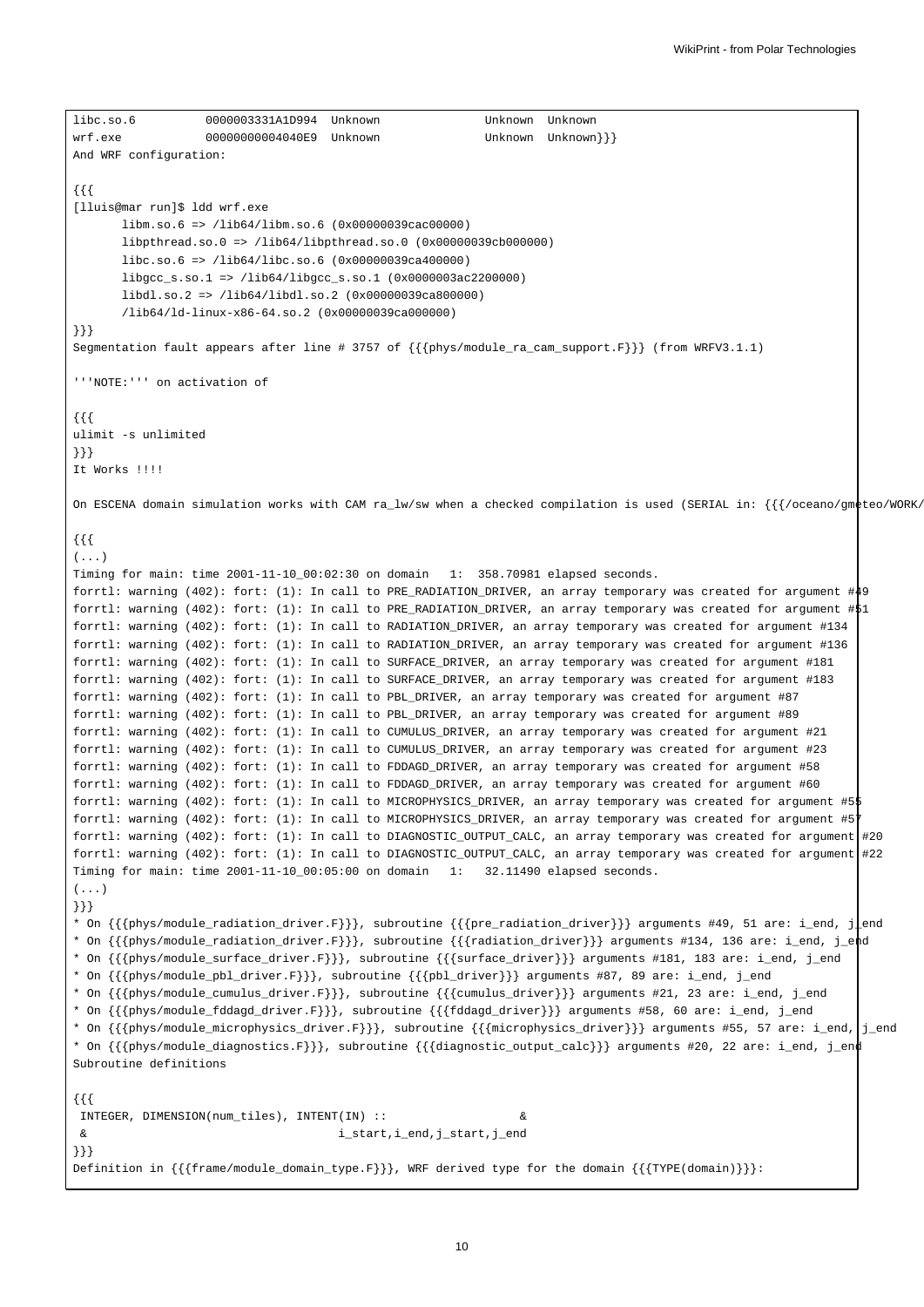```
{{{
TYPE domain
(...)
    INTEGER,POINTER :: i_start(:),i_end(:)
    INTEGER,POINTER :: j_start(:),j_end(:)
(...)
    INTEGER :: num_tiles ! taken out of namelist 20000908
(\ldots)}}}
Some information about [http://www.mmm.ucar.edu/wrf/WG2/topics/settiles/ WRF tiles]
In {{{frame/module_tiles.F}}} is seen in subroutines {{{set_tiles1, set_tiles2, set_tiles3}}}:
{{{
 IF ( ASSOCIATED(grid%i_start) ) THEN ; DEALLOCATE( grid%i_start ) ; NULLIFY( grid%i_start ) ; ENDIF
     IF ( ASSOCIATED(grid%i_end) ) THEN ; DEALLOCATE( grid%i_end ) ; NULLIFY( grid%i_end ) ; ENDIF
     IF ( ASSOCIATED(grid%j_start) ) THEN ; DEALLOCATE( grid%j_start ) ; NULLIFY( grid%j_start ) ; ENDIF
     IF ( ASSOCIATED(grid%j_end) ) THEN ; DEALLOCATE( grid%j_end ) ; NULLIFY( grid%j_end ) ; ENDIF
     ALLOCATE(grid%i_start(num_tiles))
     ALLOCATE(grid%i_end(num_tiles))
     ALLOCATE(grid%j_start(num_tiles))
     ALLOCATE(grid%j_end(num_tiles))
     grid%max_tiles = num_tiles
}}}
The recommended WRF compilation (intel shared memory) is:
{{{
(...)
DMPARALLEL = 1
OMPCPP = # -D_OPENMP
OMP = \# -openmp -fpp -auto
SFC = ifort
SCC = icc
DM\_FC = mpif90-f90=\frac{6}{5}(SFC)DM_CC = mpicc -cc=$(SCC) -DMPI2_SUPPORT
FC = \frac{1}{2} = \frac{1}{2} (DM_FC)
CC = \frac{1}{2} \frac{1}{2} \frac{1}{2} \frac{1}{2} \frac{1}{2} \frac{1}{2} \frac{1}{2} \frac{1}{2} \frac{1}{2} \frac{1}{2} \frac{1}{2} \frac{1}{2} \frac{1}{2} \frac{1}{2} \frac{1}{2} \frac{1}{2} \frac{1}{2} \frac{1}{2} \frac{1}{2} \frac{1}{2} \frac{1}{2} \frac{1}{LD = S(FC)RWORDSIZE = \hat{\varsigma}(\texttt{NATIVE\_RWORDSIZE})PROMOTION = -i4ARCH_LOCAL = - -DNONSTANDARD_SYSTEM_FUNC
CFLAGS\_LOCAL = -w -O3 -ip
LDFLAGS_LOCAL = -ip
CPLUSPLUSLIB =
\texttt{ESMF\_LDFLAG} \quad = \quad \quad \texttt{\$ (CPLUSPLUSLIB)}FCOPTIM = -03FCREDUCEDOPT = $ (FCOPTIM)FCNOOPT = -00 -fno-inline -fno-ip
FCDEBUG = \# -g \$ (FCNOOPT) -tracebackFORMAT_FIXED = -FIFORMAT_FREE = -FRFCSUFFIX =
BYTESWAPIO = - -convert big_endian
FCBASEOPTS = -w -ftz -align all -fno-alias -fp-model precisee
$(FCDEBUG) $(FORMAT_FREE) $(BYTESWAPIO)
MODULE_SRCH_FLAG =
TRADFLAG = - traditional
CPP = /lib/cpp -C -PAR = ar(...)
```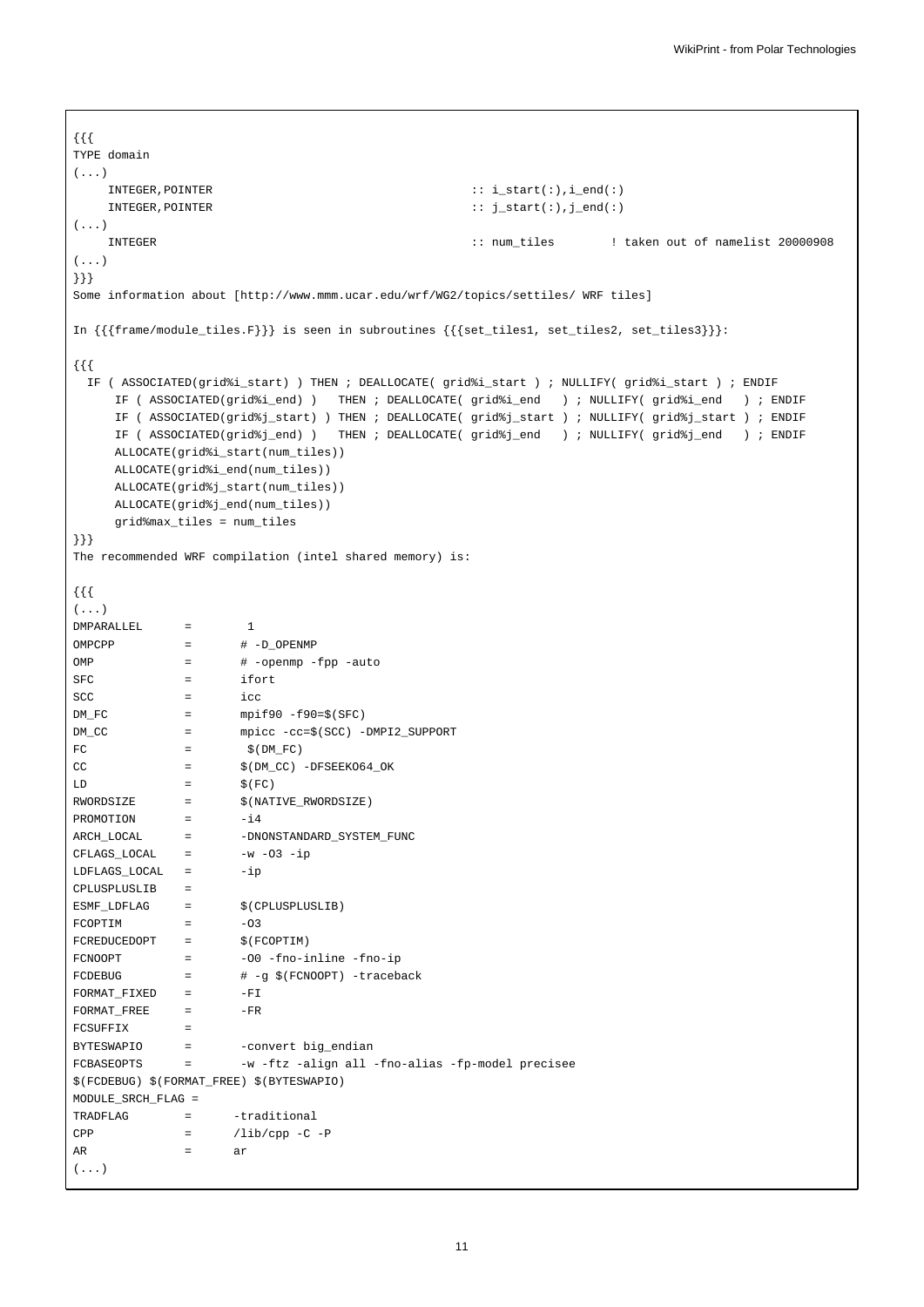```
}}}
Simply changing the '-O3' optimization to '-O2' it works proprertly. (It also work with '-O1' but it makes the simulations
== LAST NEWS ==It works just adding a new compilation flag '-heap-arrays' which means:
{{{
     -heap-arrays [size]
      -no-heap-arrays
             Puts automatic arrays and arrays created for temporary
             computations on the heap instead of the stack.
             Architectures: IA-32, Intel® 64, IA-64 architectures
             Default:
             -no-heap-arrays The compiler puts automatic arrays and
                                arrays created for temporary computa-
                                tions in temporary storage in the stack
                                storage area.
             Description:
             This option puts automatic arrays and arrays created for
             temporary computations on the heap instead of the stack.
             If heap-arrays is specified and size is omitted, all auto-
             matic and temporary arrays are put on the heap. If 10 is
             specified for size, all automatic and temporary arrays
             larger than 10 KB are put on the heap.
}}}
It has been added on {{{configure.wrf}}} just adding the flag
{{{
(\ldots)CFLAGS_LOCAL = -w -03 -heap-arrays -ip
(...)FCOPTIM = -03 -heap-arrays
}}}
A complete history post on ' intel's ' forum is available [http://software.intel.com/en-us/forums/showthread.php?t=72109&p=1 146890 intel forum is available [http://software.intel.com/en-us/forums/showthread.php?t=72109&p=
== [] STOP of simulations due to library problems ==
Some executions are stopped giving these error message:
{{{
/oceano/gmeteo/WORK/ASNA/WRF/run/scne2a/scne2a/0016/bin/wrf.exe: error while loading shared libraries: libgfortran.so.3: c
/oceano/gmeteo/WORK/ASNA/WRF/run/scne2a/scne2a/0016/bin/wrf.exe: error while loading shared libraries: libgfortran.so.3: c
/oceano/gmeteo/WORK/ASNA/WRF/run/scne2a/scne2a/0016/bin/wrf.exe: error while loading shared libraries: libgfortran.so.3: c
/oceano/gmeteo/WORK/ASNA/WRF/run/scne2a/scne2a/0016/bin/wrf.exe: error while loading shared libraries: libgfortran.so.3: c
/oceano/gmeteo/WORK/ASNA/WRF/run/scne2a/scne2a/0016/bin/wrf.exe: error while loading shared libraries: libgfortran.so.3: c
/oceano/gmeteo/WORK/ASNA/WRF/run/scne2a/scne2a/0016/bin/wrf.exe: error while loading shared libraries: libgfortran.so.3: c
/oceano/gmeteo/WORK/ASNA/WRF/run/scne2a/scne2a/0016/bin/wrf.exe: error while loading shared libraries: libgfortran.so.3: c
/oceano/gmeteo/WORK/ASNA/WRF/run/scne2a/scne2a/0016/bin/wrf.exe: error while loading shared libraries: libgfortran.so.3: c
}}}
Any {{{rsl.[error/out].[nnnn]}}} file is written
Doing a ldd of 'wrf.exe' is obtained the same in both nodes:
{{{
[lluis@wn031 ~]$ ldd /oceano/gmeteo/WORK/ASNA/WRF/Binaries/3.1.1/A/CLW//gcgf64/OMPI/WRFV3/main/wrf.exe
       libmpi_f90.so.0 => not found
       libmpi f77.so.0 => not found
       libmpi.so.0 => not found
       libopen-rte.so.0 => not found
       libopen-pal.so.0 => not found
       libdl.so.2 => /lib64/libdl.so.2 (0x0000003a9d800000)
       libnsl.so.1 => /lib64/libnsl.so.1 (0x0000003a9e400000)
```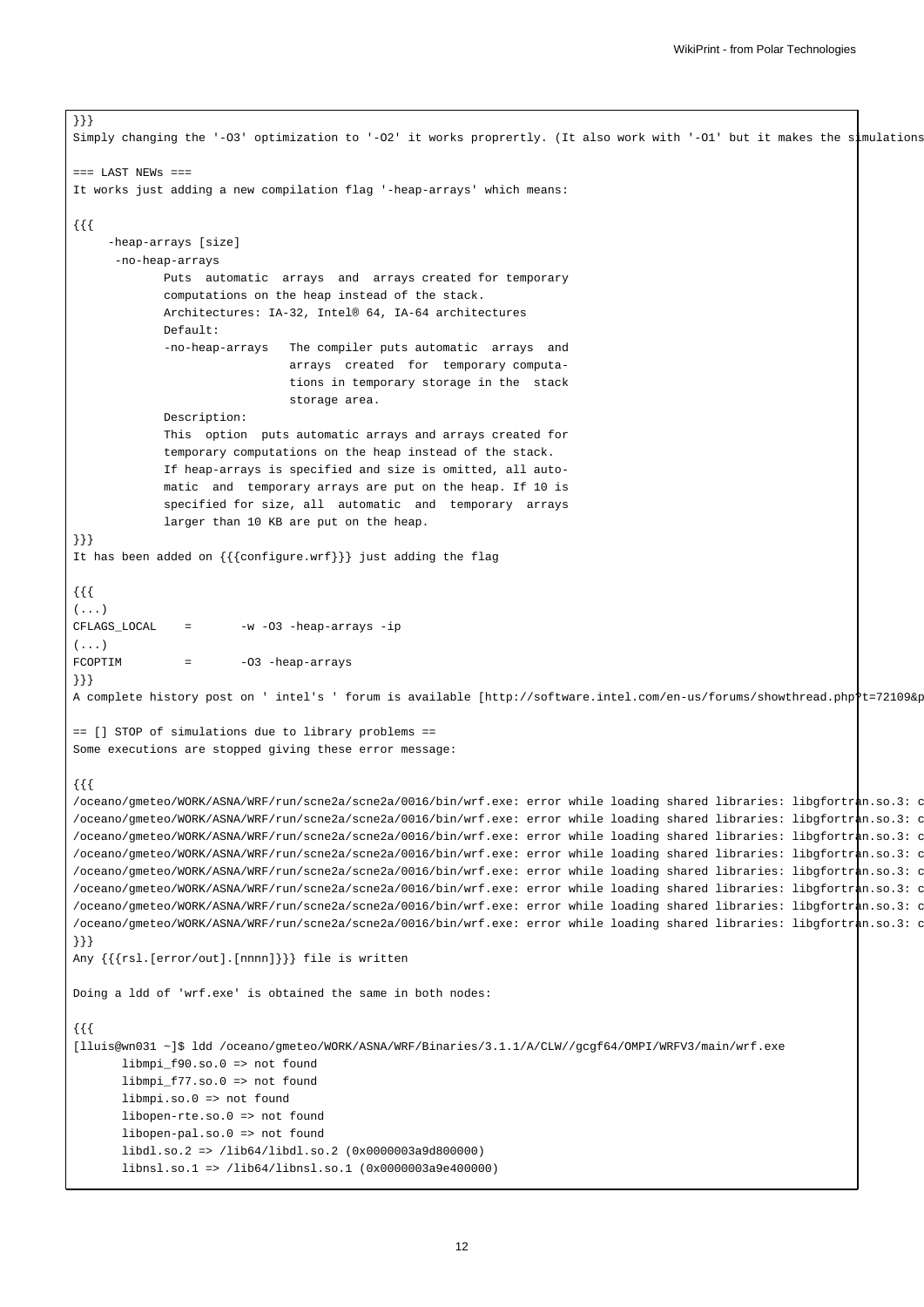```
libutil.so.1 => /lib64/libutil.so.1 (0x0000003aa0400000)
       libgfortran.so.3 => not found
       libm.so.6 => /lib64/libm.so.6 (0x0000003a9dc00000)
       libgcc_s.so.1 => /lib64/libgcc_s.so.1 (0x0000003a9f400000)
       libpthread.so.0 => /lib64/libpthread.so.0 (0x0000003a9e000000)
       libc.so.6 => /lib64/libc.so.6 (0x0000003a9d400000)
       /lib64/ld-linux-x86-64.so.2 (0x0000003a9d000000)
}}}
gfortran is instaled:
{{{
[lluis@wn041 ~]$ which gfortran
/usr/bin/gfortran
[lluis@wn041 ~]$ ldd /usr/bin/gfortran
      libc.so.6 => /lib64/libc.so.6 (0x0000003a9d400000)
       /lib64/ld-linux-x86-64.so.2 (0x0000003a9d000000)
}}}
On a working node ldd gives:
{{{
[lluis@wn010 ~]$ ldd /oceano/gmeteo/WORK/ASNA/WRF/Binaries/3.1.1/A/CLW//gcgf64/OMPI/WRFV3/main/wrf.exe
      libmpi f90.so.0 => not found
       libmpi_f77.so.0 => not found
       libmpi.so.0 => not found
       libopen-rte.so.0 => not found
       libopen-pal.so.0 => not found
       libdl.so.2 => /lib64/libdl.so.2 (0x0000003cd0c00000)
       libnsl.so.1 => /lib64/libnsl.so.1 (0x0000003cd3000000)
       libutil.so.1 => /lib64/libutil.so.1 (0x0000003cd3400000)
       libgfortran.so.3 => /usr/lib64/libgfortran.so.3 (0x00002b5f55924000)
       libm.so.6 => /lib64/libm.so.6 (0x0000003cd1400000)
       libgcc_s.so.1 => /lib64/libgcc_s.so.1 (0x0000003cd2800000)
       libpthread.so.0 => /lib64/libpthread.so.0 (0x0000003cd1000000)
       libc.so.6 => /lib64/libc.so.6 (0x0000003cd0800000)
       /lib64/ld-linux-x86-64.so.2 (0x0000003cd0400000)
}}}
gfortran ldd message is the same on 'wn010' and 'wn031/041'
== [] STOP of simulations due to net delays ==
On execution of wrf.exe, simulations stops with following messages (with openMPI):
rsl.error.0004
{{{
taskid: 4 hostname: wn017.macc.unican.es[wn017.macc.unican.es][[20060,1],4][btl_tcp_frag.c:216:mca_btl_tcp_frag_recv] mca_
}}}
rsl.error.0005
{{{
taskid: 5 hostname: wn017.macc.unican.es[wn017.macc.unican.es][[20060,1],5][btl_tcp_frag.c:216:mca_btl_tcp_frag_tecv] mca_
}}}
rsl.error.0006
{{{
taskid: 6 hostname: wn017.macc.unican.es[wn017.macc.unican.es][[20060,1],6][btl_tcp_frag.c:216:mca_btl_tcp_frag_recv] mca_
}}}
rsl.error.0007
{{{
[wn017.macc.unican.es][[20060,1],7][btl_tcp_frag.c:216:mca_btl_tcp_frag_recv] mca_btl_tcp_frag_recv: readv_failed: Connect
}}}
```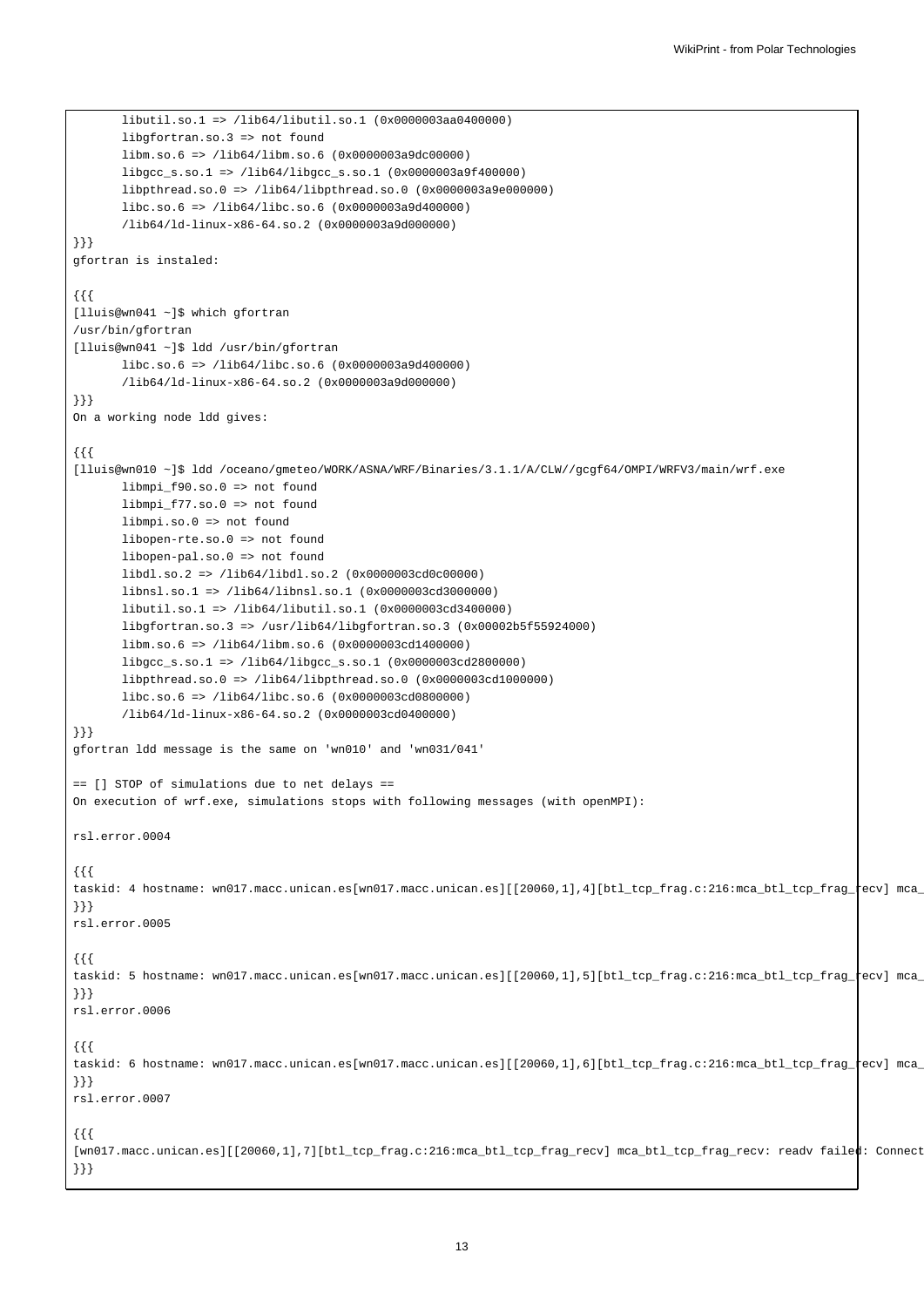```
We are experience some net problems with important fall of system response of the cluster machine ({{{'dinamic'}}} queue)
== [x] In real STOP: At line 703 of file module_initialize_real.f90 ==
On execution of real appears:
{{{
Namelist dfi_control not found in namelist.input. Using registry defaults for variables in dfi_control
Namelist tc not found in namelist.input. Using registry defaults for variables in tc
Namelist scm not found in namelist.input. Using registry defaults for variables in scm
Namelist fire not found in namelist.input. Using registry defaults for variables in fire
REAL_EM V3.1.1 PREPROCESSOR
*************************************
Parent domain
ids, ide, jds, jde 1 167 1 139
ims, ime, jms, jme -4 172 -4 144
ips, ipe, jps, jpe 1 167 1 139
*************************************
DYNAMICS OPTION: Eulerian Mass Coordinate
 alloc_space_field: domain 1 , 804753800 bytes allocated
Time period # 1 to process = 2025-01-01_00:00:00.
Time period # 2 to process = 2025-01-01_06:00:00.
(...)Time period # 56 to process = 2025-01-14_18:00:00.
Time period # 57 to process = 2025-01-15_00:00:00.
Total analysis times to input = 57.
 -----------------------------------------------------------------------------
Domain 1: Current date being processed: 2025-01-01_00:00:00.0000, which is loop # 1 out of 57
configflags%julyr, %julday, %gmt: 2025 1 0.000000
d01 2025-01-01_00:00:00 Timing for input 0 s.
d01 2025-01-01_00:00:00 flag_soil_layers read from met_em file is 1
At line 703 of file module_initialize_real.f90
Fortran runtime error: End of record
}}}
The error messages
{{{
At line 703 of file module_initialize_real.f90
Fortran runtime error: End of record
}}}
Are [http://gcc.gnu.org/ml/fortran/2005-02/msg00394.html gfortran run-time errors]
This occurrs because input data does not have PSML/PSFC ! From ungrib.log
{{{
( \ldots )Inventory for date = 2025-01-01 00:00:00
PRES HGT TT UU VV RH SOILHGT LANDSEA PSFC PMSL SST SKINTEMP SNOW ST00000
-------------------------------------------------------------------------------
2001.1 O O O O O O O O O O O X O O O O O O O O
2001.0 O X X X X X X X O O O X O O O
1000.0 X X X X X
925.0 X X X X X
850.0 X X X X X
700.0 X X X X X
500.0 X X X X X
300.0 X X X X X
200.0 X X X X X
100.0 X X X X X
50.0 X X X X X
```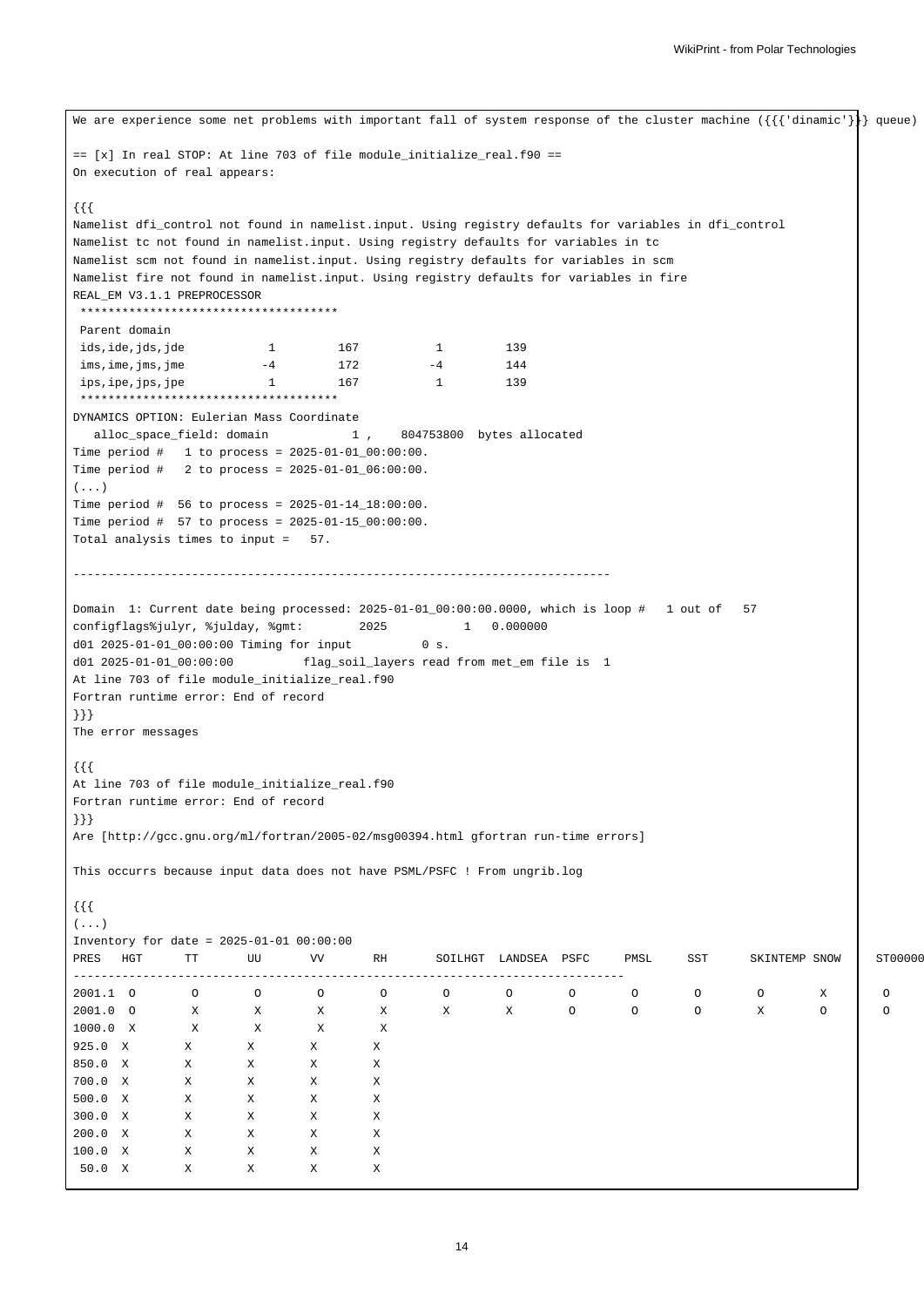------------------------------------------------------------------------------- (...) }}} Removing PSFC/MSLP from working input data the error is reproduced! == [x] Execution error in WRF == On GRIDUI appears this error on different experiments {{{scnc1a}}}, {{{scnc1b}}}: On  $\{\{\}/\text{gpfs}/\text{csic\_projects/meteo}/\text{WOK}/\text{GRIDUI}/\text{run}/\text{scnclb}/\text{scnclb}/0003/\log/rsl\_wrf/rsl.error.0000\}\}$ , simulation statted at 19 {{{  $( \ldots )$ Timing for main: time 1975-05-13\_22:32:30 on domain 1: 2.23900 elapsed seconds. [gcsic019wn:19507] \*\*\* Process received signal \*\*\* [gcsic019wn:19507] Signal: Segmentation fault (11) [gcsic019wn:19507] Signal code: Address not mapped (1) [gcsic019wn:19507] Failing at address: 0xfffffffc01fd0668 [gcsic019wn:19507] [ 0] /lib64/libpthread.so.0 [0x3df980e930] [gcsic019wn:19507] [ 1] /gpfs/csic\_projects/meteo/WORK/GRIDUI/run/scnc1b/scnc1b/0003/bin/wrf.exe(\_module\_ra\_cam\_support\_ [gcsic019wn:19507] [ 2] /gpfs/csic\_projects/meteo/WORK/GRIDUI/run/scnc1b/scnc1b/0003/bin/wrf.exe(\_module\_ra\_cam\_support\_ [gcsic019wn:19507] [ 3] /gpfs/csic\_projects/meteo/WORK/GRIDUI/run/scnc1b/scnc1b/0003/bin/wrf.exe(\_module\_ra\_cam\_radct1+0 [gcsic019wn:19507] [ 4] /gpfs/csic\_projects/meteo/WORK/GRIDUI/run/scnc1b/scnc1b/0003/bin/wrf.exe(\_module\_ra\_cam\_camrad+0x584d) [gcsic019wn:19507] [ 5] /gpfs/csic\_projects/meteo/WORK/GRIDUI/run/scnc1b/scnc1b/0003/bin/wrf.exe(\_module\_radiation\_driver [gcsic019wn:19507] [ 6] /gpfs/csic\_projects/meteo/WORK/GRIDUI/run/scnc1b/scnc1b/0003/bin/wrf.exe(\_module\_first\_ $\frac{1}{4}$ k\_step\_pa [gcsic019wn:19507] [ 7] /gpfs/csic\_projects/meteo/WORK/GRIDUI/run/scnc1b/scnc1b/0003/bin/wrf.exe(solve\_em\_+0x1c89f) [0x95939f] [gcsic019wn:19507] [ 8] /gpfs/csic\_projects/meteo/WORK/GRIDUI/run/scnc1b/scnc1b/0003/bin/wrf.exe(solve\_interface\_+0x6c8) [ [gcsic019wn:19507] [ 9] /gpfs/csic\_projects/meteo/WORK/GRIDUI/run/scnc1b/scnc1b/0003/bin/wrf.exe(\_module\_integrate\_integ [gcsic019wn:19507] [10] /gpfs/csic\_projects/meteo/WORK/GRIDUI/run/scnc1b/scnc1b/0003/bin/wrf.exe(\_module\_wrf\_top\_\_wrf\_run+0x22) [0x46ef22] [0x46ef2] [0x46ef22] [0x46ef22] [0x46ef22] [0x46ef22] [0x46ef22] [0x46ef22] [0x46ef [gcsic019wn:19507] [11] /gpfs/csic\_projects/meteo/WORK/GRIDUI/run/scnc1b/scnc1b/0003/bin/wrf.exe(MAIN\_\_+0x3a) [0x46e5ca] [gcsic019wn:19507] [12] /gpfs/csic\_projects/meteo/WORK/GRIDUI/run/scnc1b/scnc1b/0003/bin/wrf.exe(main+0xe) [0x14e9cae] [gcsic019wn:19507] [13] /lib64/libc.so.6(\_\_libc\_start\_main+0xf4) [0x3df901d994] [gcsic019wn:19507] [14] /gpfs/csic\_projects/meteo/WORK/GRIDUI/run/scnc1b/scnc1b/0003/bin/wrf.exe [0x46e4d9] [gcsic019wn:19507] \*\*\* End of error message \*\*\* }}} Same in  $\{ {\} /$ gpfs/csic\_projects/meteo/WORK/GRIDUI/run/scnc1a/scnc1a/0004/log/rsl\_wrf/rsl.error.0000}}}, simulation started {{{ (...) Timing for main: time 1950-05-10\_16:17:30 on domain 1: 4.13800 elapsed seconds. Timing for [gcsic116wn:30182] \*\*\* Process received signal \*\*\* [gcsic116wn:30182] Signal: Segmentation fault (11) [gcsic116wn:30182] Signal code: Address not mapped (1) [gcsic116wn:30182] Failing at address: 0xfffffffc01fd0668 [gcsic116wn:30182] [ 0] /lib64/libpthread.so.0 [0x3dc780e930] [gcsic116wn:30182] [ 1] /gpfs/csic\_projects/meteo/WORK/GRIDUI/run/scnc1a/scnc1a/0004/bin/wrf.exe(\_module\_ra\_cam\_support\_ [gcsic116wn:30182] [ 2] /gpfs/csic\_projects/meteo/WORK/GRIDUI/run/scnc1a/scnc1a/0004/bin/wrf.exe(\_\_module\_ra\_cam\_support\_ [gcsic116wn:30182] [ 3] /gpfs/csic\_projects/meteo/WORK/GRIDUI/run/scnc1a/scnc1a/0004/bin/wrf.exe(\_module\_ra\_cam\_radct1+0 [gcsic116wn:30182] [ 4] /gpfs/csic\_projects/meteo/WORK/GRIDUI/run/scnc1a/scnc1a/0004/bin/wrf.exe(\_module\_ra\_cam\_camrad+0x584d) [gcsic116wn:30182] [ 5] /gpfs/csic\_projects/meteo/WORK/GRIDUI/run/scnc1a/scnc1a/0004/bin/wrf.exe(\_module\_radiation\_driver [gcsic116wn:30182] [ 6] /gpfs/csic\_projects/meteo/WORK/GRIDUI/run/scnc1a/scnc1a/0004/bin/wrf.exe(\_module\_first\_ $k$ \_step\_pa [gcsic116wn:30182] [ 7] /gpfs/csic\_projects/meteo/WORK/GRIDUI/run/scnc1a/scnc1a/0004/bin/wrf.exe(solve\_em\_+0x1c89f) [0x95939f] [gcsic116wn:30182] [ 8] /gpfs/csic\_projects/meteo/WORK/GRIDUI/run/scnc1a/scnc1a/0004/bin/wrf.exe(solve\_interface\_+0x6c8) [0x635e30] [gcsic116wn:30182] [ 9] /gpfs/csic\_projects/meteo/WORK/GRIDUI/run/scnc1a/scnc1a/0004/bin/wrf.exe(\_module\_integrate\_integ [gcsic116wn:30182] [10] /gpfs/csic\_projects/meteo/WORK/GRIDUI/run/scnc1a/scnc1a/0004/bin/wrf.exe(\_module\_wrf\_top\_\_wrf\_run [gcsic116wn:30182] [11] /gpfs/csic\_projects/meteo/WORK/GRIDUI/run/scnc1a/scnc1a/0004/bin/wrf.exe(MAIN\_\_+0x3a) [0x46e5ca] [gcsic116wn:30182] [12] /gpfs/csic\_projects/meteo/WORK/GRIDUI/run/scnc1a/scnc1a/0004/bin/wrf.exe(main+0xe) [0x14e9cae]  $[qcsic116wn:30182] [13] /lib64/libe.so.6($  libc start main+0xf4)  $[0x3dc701d994]$ [gcsic116wn:30182] [14] /gpfs/csic\_projects/meteo/WORK/GRIDUI/run/scnc1a/scnc1a/0004/bin/wrf.exe [0x46e4d9] [gcsic116wn:30182] \*\*\* End of error message \*\*\* }}} This happens because WPS uses 'iDirectionIncrementInDegrees' attribute, but cdo (used to transform input files) does not (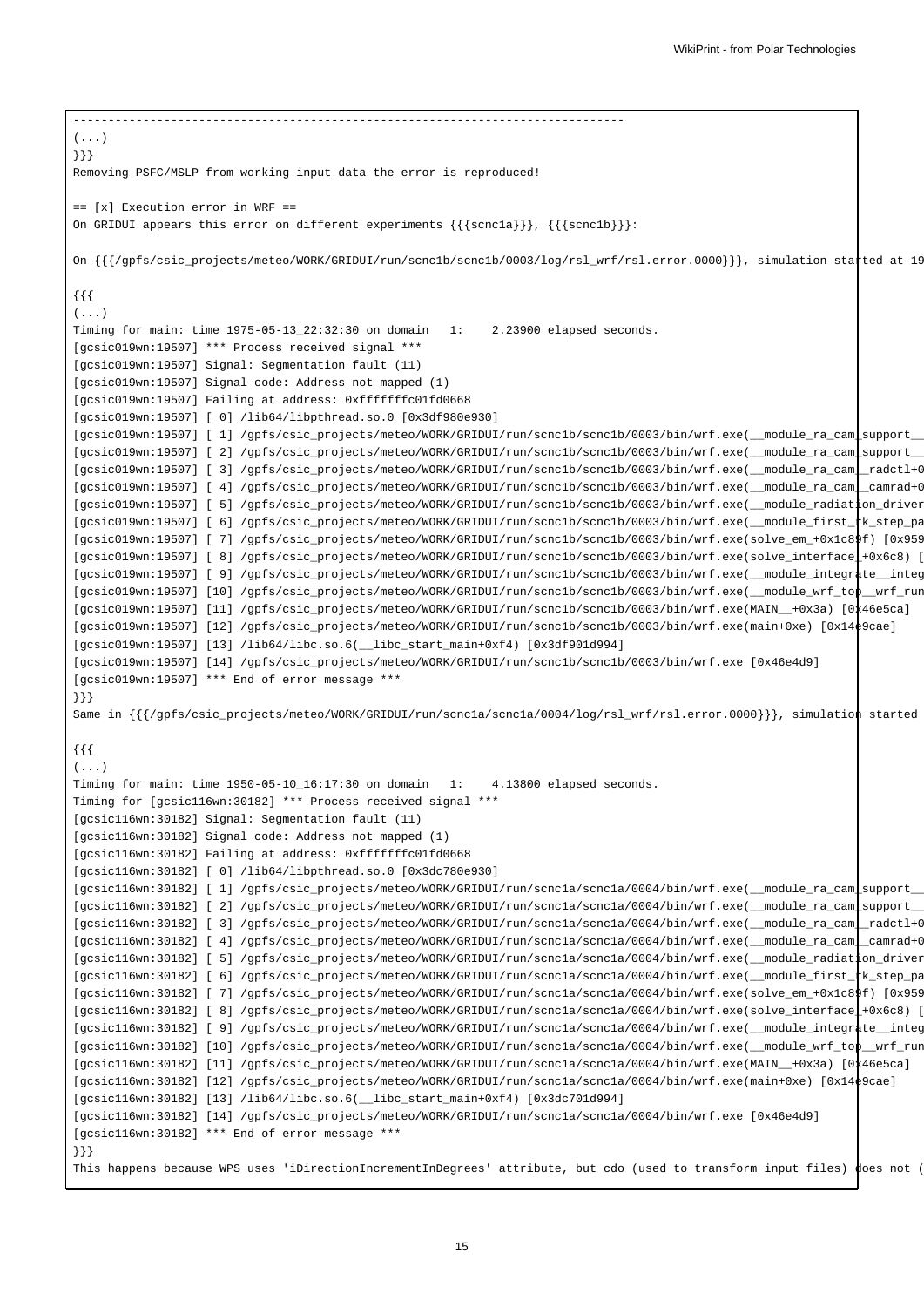```
{{{
is\_global = 1,
}}}
With this value, is said that input files are global. Thus the increment in degrees in the \{\{\{\text{'i-direction'}\}\}\}\text{ with }'''NOTE:''' This option is only available if input data is in a regular matrix in x direction
* {{{ungrib/src/rd_grib1.F}}}
{{{
62 SUBROUTINE rd_grib1(IUNIT, gribflnm, level, field, hdate, &
63 ierr, iuarr, debug_level, is_g)
(\ldots)77 ! L. Fita. UC. August 2010
78 INTEGER :: is_g
( \ldots )372 ! L. Fita. UC. August 2010
373 IF (is_g == 1) THEN
374 PRINT *,"*********** L. Fita. UC . August 2010 ***********"
375 PRINT *,"*** Assuming global regular grid. ***"
376 PRINT *,"*** Computing 'dx' from number of points 'Nx' ***"
377 PRINT *,"*************************************************"
378 map%dx = 360.0 / map%nx
379 PRINT *,'Nx = ',map%nx,' dx:',map%dx
380 ELSE
381 map%dx = ginfo(8)
382 ENDIF
(...)
423 ! L. Fita. UC. August 2010
424 IF (is_g == 1) THEN
425 PRINT *,"*********** L. Fita. UC . August 2010 ***********"
426 PRINT *,"*** Assuming global regular grid. ***"
427 PRINT *,"*** Computing 'dx' from number of points 'Nx' ***"
428 PRINT *,"*************************************************"
429 map%dx = 360.0 / map%nx
430 PRINT *,'Nx = ',map%nx,' dx:',map%dx
431 ELSE
432 map%dx = ginfo(8)
433 ENDIF
}}}
{{{ungrib/src/read_namelist.F}}}
{{{
1 subroutine read_namelist(hstart, hend, delta_time, ntimes,&
2 ordered_by_date, debug_level, out_format, prefix, is_global)
3 ! L. Fita. UC. August 2010
4 ! Adding new 'namelsit.wps' value in '&ungrib' section: is_global (0, No; 1,
5 ! Yes [default 0]).
6 ! NOTE: This modification is only useful for global GRIBs with a regular
7 ! longitude distribution
8 !
9 ! EXPLANATION:
10 ! In some global files, grid information, is not correctly extacted and/or
11 ! they could not be exactly fitted in an entire earth. By this modification,
12 ! gris spacing in x direction is computed from the number of grid points in
13 ! this direction
(...)
58 ! L. fita. UC. August 2010
59 INTEGER :: is_global
(...)72 ordered by date, prefix, is global
}}}
```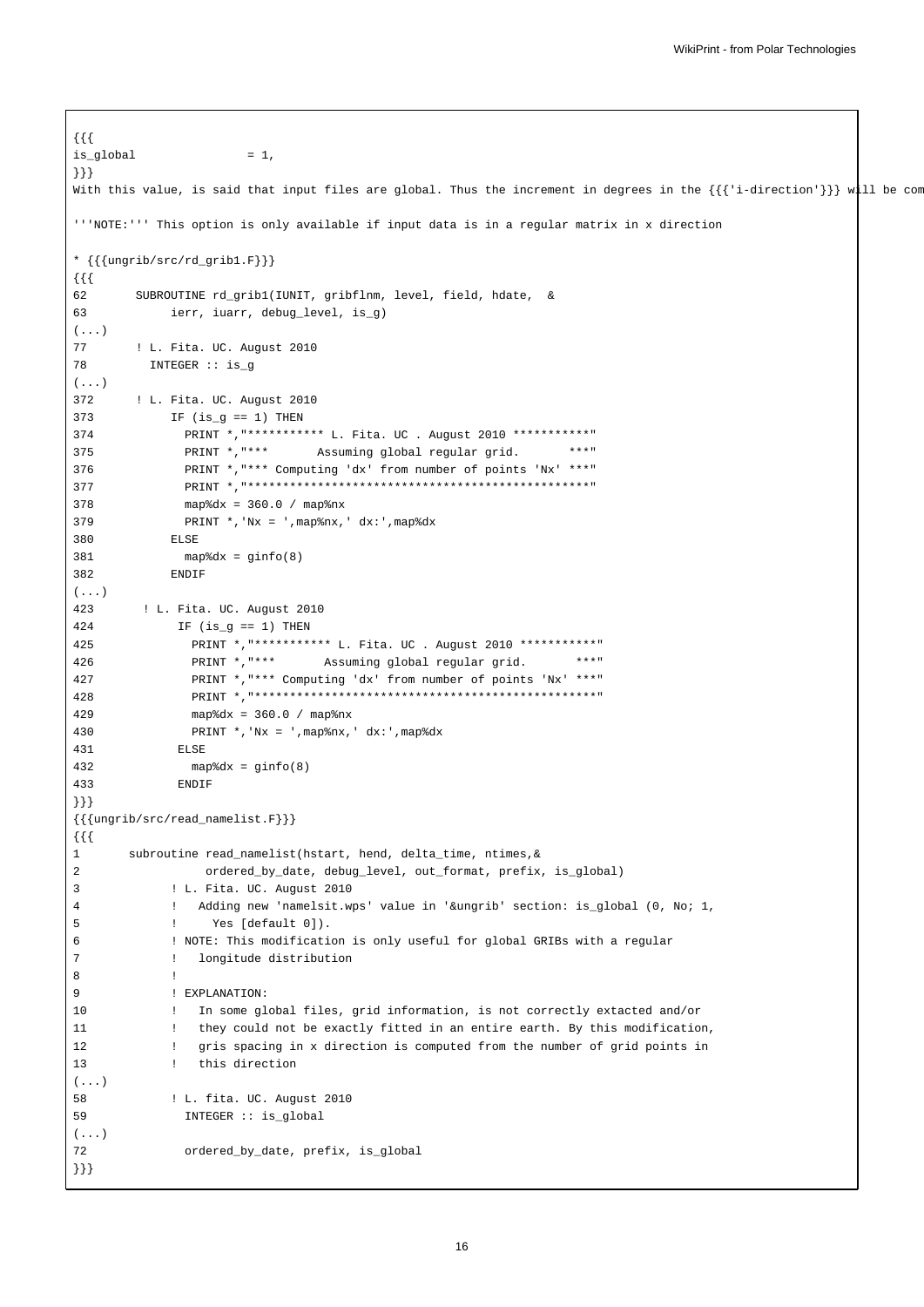```
\{\{\{\text{ungrib/src/ungrib.F }\}\}\}\. {{{
74 ! L. Fita. UC 2010 August
75 INTEGER :: is_global
(...)
97 call read_namelist(hstart, hend, interval, ntimes, &
98 ordered_by_date, debug_level, out_format, prefix, is_global)
(...)
207 call rd_grib1(nunit1, gribflnm, level, field, &
208 hdate, ierr, iuarr, debug_level, is_global)
```
Will appear during ungrib.exe execution:

```
*** Starting program ungrib.exe ***
Start_date = 1975-07-16_00:00:00 , End_date = 1975-07-30_00:00:00
output format is WPS
Path to intermediate files is ./
ungrib - grib edition num 1
*********** L. Fita. UC . August 2010 ************
*** Assuming global regular grid. ***
*** Computing 'dx' from number of points 'Nx' ***
*************************************************
Nx = 128 dx: 2.812500
*********** L. Fita. UC . August 2010 ************
*** Assuming global regular grid. ***
*** Computing 'dx' from number of points 'Nx' ***
*************************************************
Nx = 128 dx: 2.812500
(\ldots)
```
**NOTE:** With data from CNRM in the period 1950-1970 the error is still there...

#### **[x] SST missing values in coastal lines**

Along coastal lines, SST is badly interpolated. This is fixed changing in METGRID.TBL how is made SST interpolation (thanks to Dr. Priscilla A. Mooney, National University of Ireland, Maynooth, Ireland):

```
= = = = = = = = = = = = = = = = = = = = = = = = = = = =
name=SST
      interp_option=sixteen_pt+four_pt+wt_average_4pt+search
      missing_value=-1e+30
      interp_mask=LANDSEA(1)
      masked=land
      fill_missing=0.
      flag_in_output=FLAG_SST
= = = = = = = = = = = = = = = = = = = = = = = = = = = =
```
### **[] p4\_error: latest msg from perror: Invalid argument**

Simulation stops. Message appears at first time-step after open 'wrfrst' file

### **[x] p4\_error: OOPS: semop lock failed: -1**

Simulation stopped. Reference in:

• [?http://www.mcs.anl.gov/research/projects/mpi/mpich1/docs/mpichman-chp4/node133.htm](http://www.mcs.anl.gov/research/projects/mpi/mpich1/docs/mpichman-chp4/node133.htm)

Same as in p4\_error: semget

From ce01 run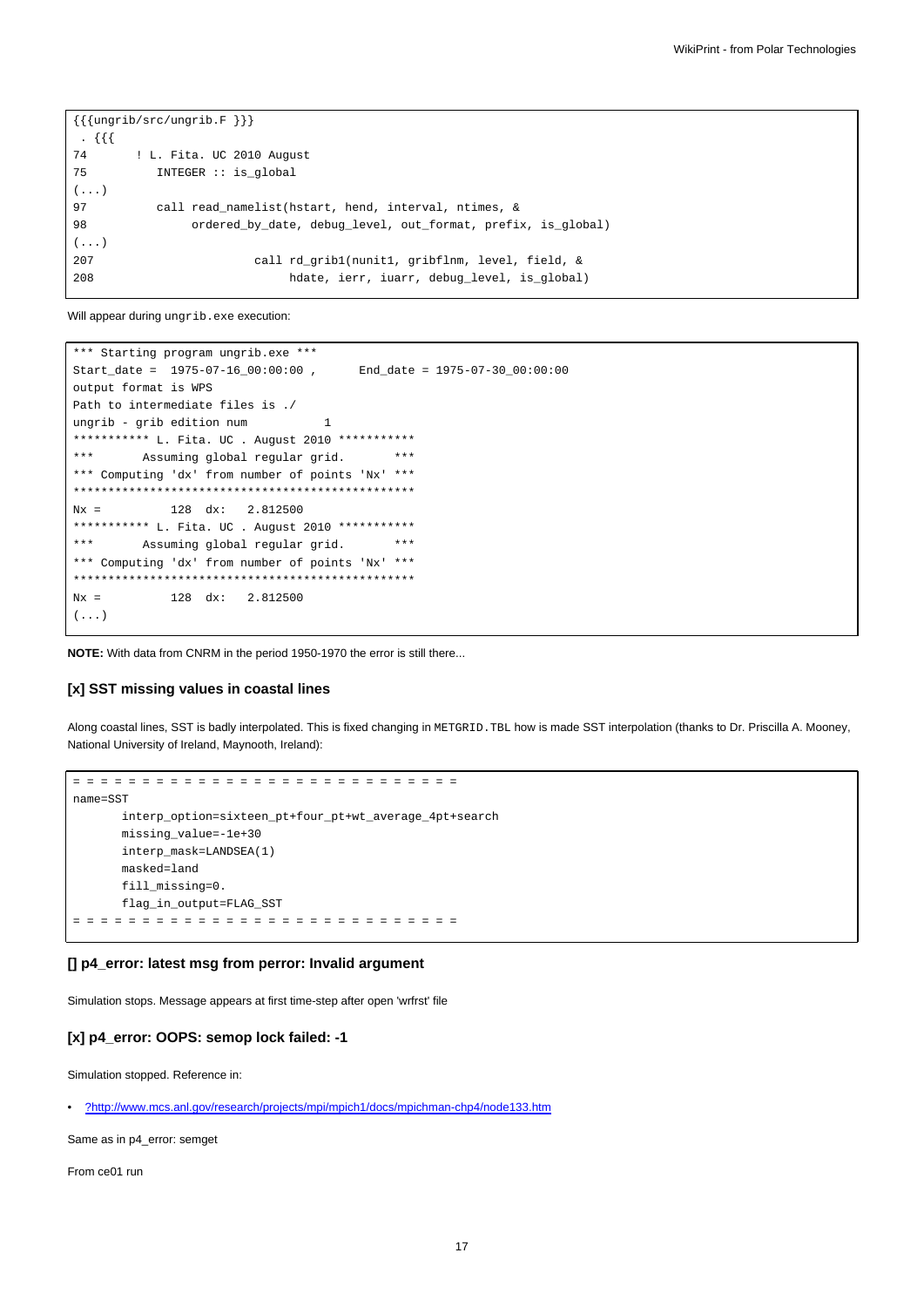cexec /opt/mpich/gnu/sbin/cleanipcs

### **[] \* glibc detected \* malloc(): memory corruption:**

Simulation stopped. In some rsl.error.00[nn] appear next line

• rsl.error.0006 . {{{

(...) **\* glibc detected** \* malloc(): memory corruption: 0x000000000b215c50 **\* }}}**

• rsl.error.0013

 $($ ... $)$ 

```
*** glibc detected *** malloc(): memory corruption: 0x000000000af50bb0 ***
```
• C-language related posts:

- [?http://bytes.com/groups/c/223310-glibc-detected-malloc-memory-corruption-fast-0x0804c008](http://bytes.com/groups/c/223310-glibc-detected-malloc-memory-corruption-fast-0x0804c008)
- [?http://www.linuxquestions.org/questions/programming-9/glibc-detected-malloc-free-double-349135/](http://www.linuxquestions.org/questions/programming-9/glibc-detected-malloc-free-double-349135/)
- WRF related post:

...

...

• [?http://forum.wrfforum.com/viewtopic.php?f=6&t=104](http://forum.wrfforum.com/viewtopic.php?f=6&t=104)

Error appeared during CLWRF implemention. Some nasty numerics things must happen. Once errors have been repared error disappears... (luckly?)

#### **[x] Missing required environment variable: MPIRUN\_RANK**

WRF real.exe stopped with message:

```
PMGR_COLLECTIVE ERROR: unitialized MPI task: Missing required environment variable: MPIRUN_RANK
mpiexec: Warning: task 0 exited with status 1.
```
Incorrect version of mpiexec. You must run an addequated mpiexec version, look to the path of mpiexec (execute which to see it) which mpiexec

#### **[] Different wrf.exe from different nodes**

From wn001 to wn024 >ls -la /oceano/gmeteo/DATA/WRF/WRF\_bin/3.1/WRF4G/MVAPICH/WRFV3/main/

```
-rw-rw---- 1 lluis gmeteo 62797 May 19 13:28 wrf_ESMFMod.F
-rwxr-x--x 1 lluis gmeteo 21147307 May 26 14:58 wrf.exe
-rw-rw---- 1 lluis gmeteo 918 May 19 13:28 wrf.F
...
```
From wn025 >ls -la /oceano/gmeteo/DATA/WRF/WRF\_bin/3.1/WRF4G/MVAPICH/WRFV3/main/

```
-rw-rw---- 1 lluis gmeteo 62797 May 19 13:28 wrf_ESMFMod.F
-rwxr-x--x 0 lluis gmeteo 21147057 May 25 17:39 wrf.exe
-rw-rw---- 1 lluis gmeteo 918 May 19 13:28 wrf.F
...
```
Differences in Hard-link (see [?ls](http://en.wikipedia.org/wiki/Ls) and [?Hard\\_Link\)](http://en.wikipedia.org/wiki/Hard_link), date and on size!? During a simulation each node is running a different wrf.exe!

Problem 'solved' rebooting wn025

#### **[] mpiexec: Error: poll\_or\_block\_event: tm\_poll: tm: no event**

A second try of run does not give this error ?¿!¡ No memory/space left on nodes (bad ending of a previous simulation)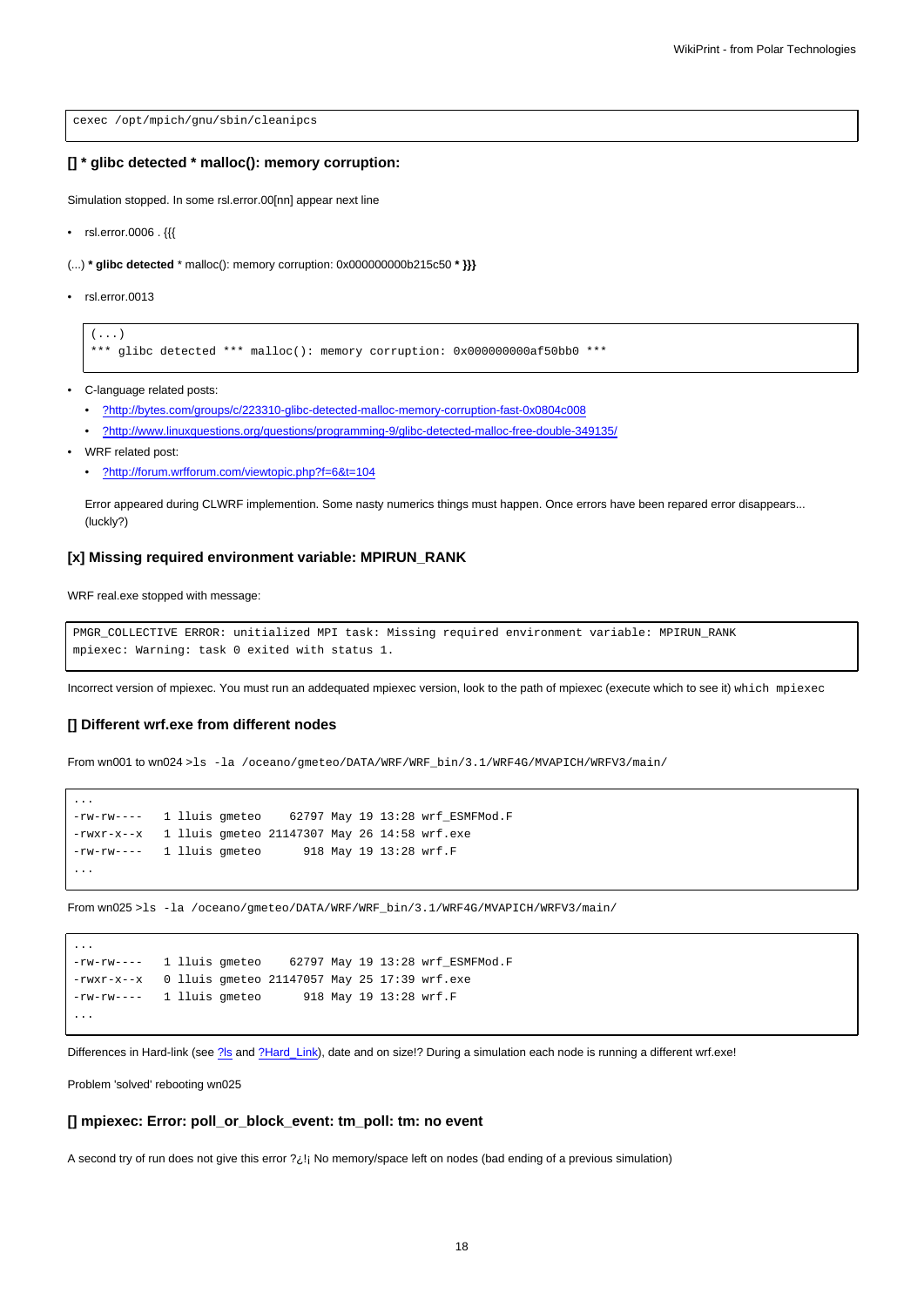### **[x] mvapich 'call system()' failed**

When WRF4G is used, when 2nd file is started to be written, simulation stopped. (Probably due to \$WRFGEL\_SCRIPT ?)

See comments:

- [?http://mail.cse.ohio-state.edu/pipermail/mvapich-discuss/2006-October/000394.html](http://mail.cse.ohio-state.edu/pipermail/mvapich-discuss/2006-October/000394.html)
- [?http://mail.cse.ohio-state.edu/pipermail/mvapich-discuss/2008-November/002041.html](http://mail.cse.ohio-state.edu/pipermail/mvapich-discuss/2008-November/002041.html)

And user guide [?http://mvapich.cse.ohio-state.edu/support/mvapich\\_user\\_guide.html#x1-350007.1.2](http://mvapich.cse.ohio-state.edu/support/mvapich_user_guide.html#x1-350007.1.2)

Old version of linux kernel. It is recommended that kernel should be at version 2.6.16 or newer

Linux wn010.macc.unican.es 2.6.9-78.0.13.EL.cernsmp #1 SMP Mon Jan 19 14:00:58 CET 2009 x86\_64 x86\_64 x86\_64 GNU/Linux

and OFED version

```
>mpichversion
MPICH Version: 1.2.7
MPICH Release date: $Date: 2005/06/22 16:33:49$
MPICH Patches applied: none
MPICH configure: --with-device=ch_gen2 --with-arch=LINUX -prefix=/software/ScientificLinux/4.6/mvapich/1.1/pgi_7.1-
MPICH Device: ch_gen2
```
Problem solved at the moment declaring a new environment variable:

export IBV\_FORK\_SAFE=1

#### **[x] mpiexec: Warning: read\_ib\_one: protocol version 8 not known, but might still work.**

Error message when execute mpiexec:

```
mpiexec: Warning: read_ib_one: protocol version 8 not known, but might still work.
mpiexec: Error: read_ib_one: mixed version executables (6 and 8), no hope.
```
This error message appears when is used a wrong version of mpiexec. On must indicate correct one in: /software/ScientificLinux/4.6/mpiexec/mpiexec

### **[x] ECMWF ERA40 escena missing data**

Incompleted escena domain downloaded ERA40 data in /oceano/gmeteo/DATA/ECMWF/ERA40/escena Years: 1968, 1969, 1971 and 1979

### **[x] Large waiting in GRID-CSIC**

More than 1 day are waiting jobs in IFCA GRID-CSIC. In a selection of nodes=[N]:ppn=[M] (N=2, M=8).

• In EGEEUI01 nodes can be occupied only with one core job. Thus it makes difficult that node exclusive jobs can be running. It is more addequated to send jobs with total number of cores, without indication of exclusivity of one phisical machine (EGEEUI01 cluster has 8 cores nodes).

Changes in wrf\_AUTOlauncher\_iteration.bash now make core assignation as [N]\*[M] without pmiexec -npernode [M] line in [template].job. A new one has been created MPI\_job-EGEEUI01.pbs

```
#!/bin/bash (-)
### Job name
#PBS -N @JOBnameSIM@
### Queue name
#PBS -q lmeteo
### Dependency
#PBS -W depend=afterany:@IDpbs@
### Total number of processes
```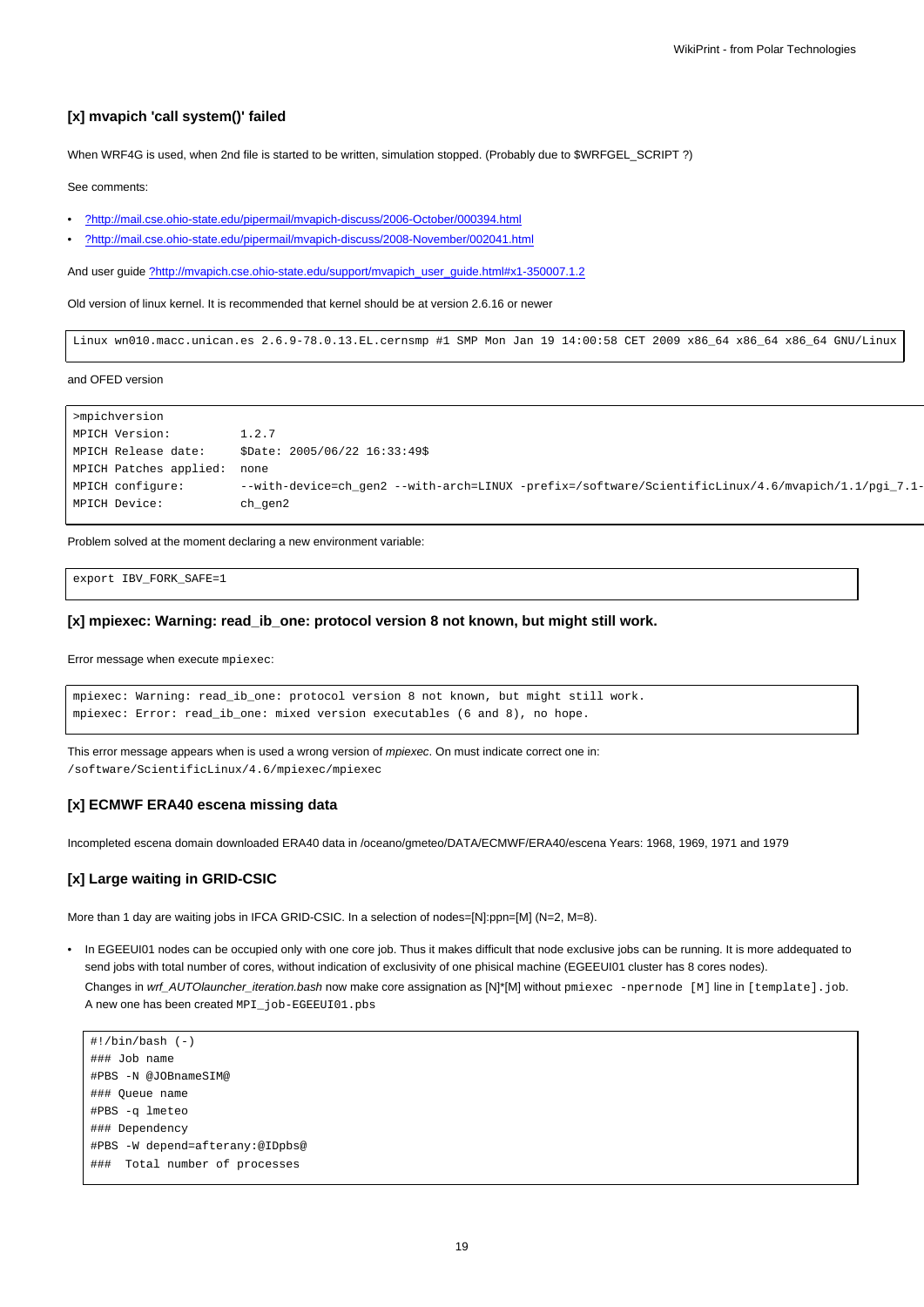#PBS -l nodes=@Nnodes@ # This job's working directory echo Working directory is \$PBS\_O\_WORKDIR cd \$PBS\_O\_WORKDIR echo Running on host `hostname` echo Time is `date` echo Directory is `pwd` echo This jobs runs on the following processors: echo `cat \$PBS\_NODEFILE` ## #Running WRF ## export OMP\_NUM\_THREADS=@Ntrh@ echo "Numero de Threads: \$OMP\_NUM\_THREADS" echo "Numero de Jobs MPI: \$Nprocess" mpiexec ./wrf.exe

It can only work if nodes is not set as an entire physical machine. It must be set to a cpu (or core). More information in:

- [?http://www.clusterresources.com/torquedocs21/2.1jobsubmission.shtml#resources](http://www.clusterresources.com/torquedocs21/2.1jobsubmission.shtml#resources)
- [?http://www.clusterresources.com/products/mwm/docs/a.fparameters.shtml#j](http://www.clusterresources.com/products/mwm/docs/a.fparameters.shtml#j)

#### **[x] cshell error in wn010**

In wn010, appears a systematic csh error, just open a csh terminal

setenv: Too many arguments

A problem in a csh.profile have been repared

### **[x] Stale NFS file handle**

In IFCA GRID-CSIC, with *wrf.exe* appears a NFS file handle (for BIGescena domain)

```
/var/spool/pbs/mom_priv/jobs/1070626.tor.SC: line 400: 22711 Bus error mpiexec -npernode 8 ./wrf.exe
rm: cannot remove `wrf.exe': Stale NFS file handle
rm: cannot remove `*.TBL': Stale NFS file handle
rm: cannot remove `*_DATA*': Stale NFS file handle
rm: cannot remove `met_em*': Stale NFS file handle
rm: cannot remove `wrfbdy*': Stale NFS file handle
rm: cannot remove `wrfinput*': Stale NFS file handle
/var/spool/pbs/mom_priv/jobs/1070626.tor.SC: line 345: /gpfs/ifca.es/meteo/forest//bats/change_in_file.bash: Stale NFS fil
/var/spool/pbs/mom_priv/jobs/1070626.tor.SC: line 356: cd: /gpfs/ifca.es/meteo/SCRATCH/BIGescena/1970_1975Restart28d/simul
(...)
```
Some errors in NFS server occurred

#### **[x] metgrid.exe Segmentation fault**

When metgrid.exe is running, a segmentation fault (in IFCA GRID-CSIC) appears (for Africa\_25km domain). From [job].e[nnnnn]:

/var/spool/pbs/mom\_priv/jobs/1073948.tor.SC: line 195: 19831 Segmentation fault

Global analyses used where defined only for an European region

### **[] CAM NaN**

module\_ra\_cam\_support.F generates NaN outputs at a given time step (about the 350th julian day of 1996 and 2001, 1996/XII/15 and 2001/XII/16). rsl.out.[nnnn] files become as large as hard disk (because of the output to these files). Has been done: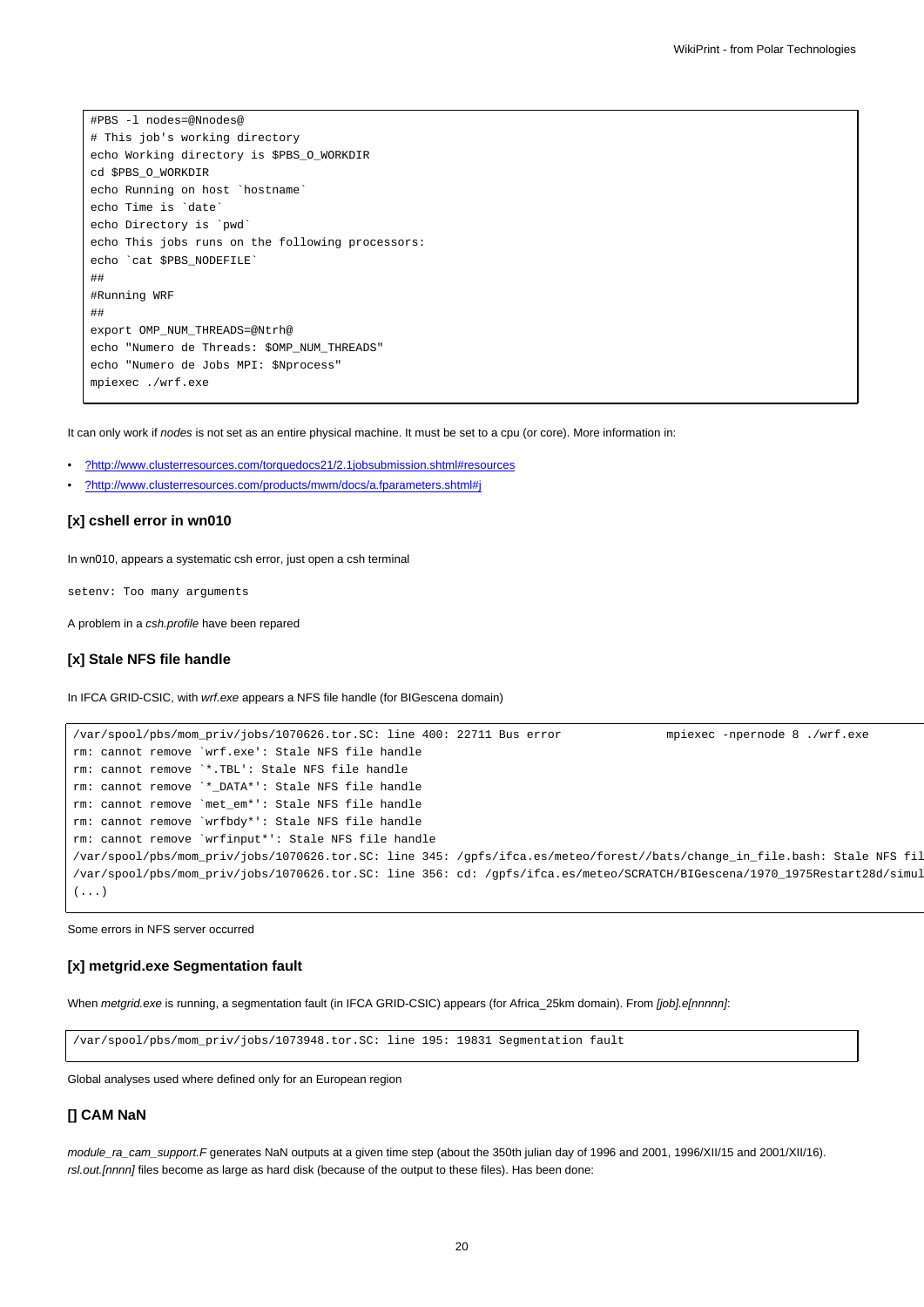```
vert_interpolate: mmr < 0, m, col, lev, mmr 2 2 2 1 1 NaN
vert_interpolate: aerosol(k),(k+1) 1.0000000116860974E-007 0.000000000000000
vert_interpolate: pint(k+1),(k) NaN NaN NaN
n, c 1 1
```
- **FATAL\_ERROR signal:** call wrf\_error\_fatal ('Error of computation') line has been introduce in WRFV3/phys/module\_ra\_cam\_support.F file
- **isnand():** internal pgi instruction added in some places of module\_ra\_cam\_support.F and module\_ra\_cam.F allowing to know where appear first 'NaN' values

Possible WRFv3.0.1.1 bug related to temporal interpolation of CO<sub>2</sub> concentrations at 15/XII of any year (change of monthly value)

#### **[x] p4\_error: semget failed for setnum: 12**

Information sources:

- [?http://www.mcs.anl.gov/research/projects/mpi/mpich1/docs/mpichman-chp4/node133.htm](http://www.mcs.anl.gov/research/projects/mpi/mpich1/docs/mpichman-chp4/node133.htm)
- [?https://lists.sdsc.edu/pipermail/npaci-rocks-discussion/2008-May/030470.html](https://lists.sdsc.edu/pipermail/npaci-rocks-discussion/2008-May/030470.html)

This error means that there is not enough shared memory available to allocate a new memory segment for interprocess communication. Often what happens is there are some extra memory segments left over from a crash or programming error of a previous job that needs to be cleaned up. There is a script called cleanipcs that will remove all of your left over ipcs. Users are responsible for cleaning up extra shared memory segments after a crash or when their job is complete.

You can use /usr/bin/ipcs to check memory state in one node:(given example for ssh wn013 ipcs)

| ------ Shared Memory Segments -------- |                                  |       |       |              |          |        |
|----------------------------------------|----------------------------------|-------|-------|--------------|----------|--------|
| key                                    | shmid                            | owner | perms | bytes        | nattch   | status |
| 0x00000000 0                           |                                  | root  | 644   | 72           | 2        |        |
| 0x00000000 32769                       |                                  | root  | 644   | 16384        | 2        |        |
| 0x00000000 65538                       |                                  | root  | 644   | 280          | 2        |        |
| 0x00000000 2654211                     |                                  | lluis | 600   | 33554432     | 0        |        |
|                                        | ------ Semaphore Arrays -------- |       |       |              |          |        |
| key                                    | semid                            | owner | perms | nsems        |          |        |
| 0x000000a7 0                           |                                  | root  | 666   | $\mathbf{1}$ |          |        |
| 0x00000000 11337729                    |                                  | lluis | 600   | 10           |          |        |
| 0x00000000 11370498                    |                                  | lluis | 600   | 10           |          |        |
| 0x00000000 11403267                    |                                  | lluis | 600   | 10           |          |        |
| 0x00000000 11436036                    |                                  | lluis | 600   | 10           |          |        |
| 0x00000000 11468805                    |                                  | lluis | 600   | 10           |          |        |
| 0x00000000 11501574                    |                                  | lluis | 600   | 10           |          |        |
| 0x00000000 11534343                    |                                  | lluis | 600   | 10           |          |        |
| 0x00000000 11567112                    |                                  | lluis | 600   | 10           |          |        |
| 0x00000000 11599881                    |                                  | lluis | 600   | 10           |          |        |
| 0x00000000 11632650                    |                                  | lluis | 600   | 10           |          |        |
| 0x00000000 11665419                    |                                  | lluis | 600   | 10           |          |        |
| 0x00000000 11698188                    |                                  | lluis | 600   | 10           |          |        |
| 0x00000000 11730957                    |                                  | lluis | 600   | 10           |          |        |
| 0x00000000 11763726                    |                                  | lluis | 600   | 10           |          |        |
| 0x00000000 11796495                    |                                  | lluis | 600   | 10           |          |        |
| 0x00000000 11829264                    |                                  | lluis | 600   | 10           |          |        |
| 0x00000000 11862033                    |                                  | lluis | 600   | 10           |          |        |
| 0x00000000 11894802                    |                                  | lluis | 600   | 10           |          |        |
| 0x00000000 11927571                    |                                  | lluis | 600   | 10           |          |        |
| 0x00000000 11960340                    |                                  | lluis | 600   | 10           |          |        |
| 0x00000000 11993109                    |                                  | lluis | 600   | 10           |          |        |
| 0x00000000 12025878                    |                                  | lluis | 600   | 10           |          |        |
| 0x00000000 12058647                    |                                  | lluis | 600   | 10           |          |        |
| 0x00000000 14352408                    |                                  | lluis | 600   | 10           |          |        |
| 0x00000000 14385177                    |                                  | lluis | 600   | 10           |          |        |
|                                        | ------ Message Queues --------   |       |       |              |          |        |
| key                                    | msqid                            | owner | perms | used-bytes   | messages |        |
|                                        |                                  |       |       |              |          |        |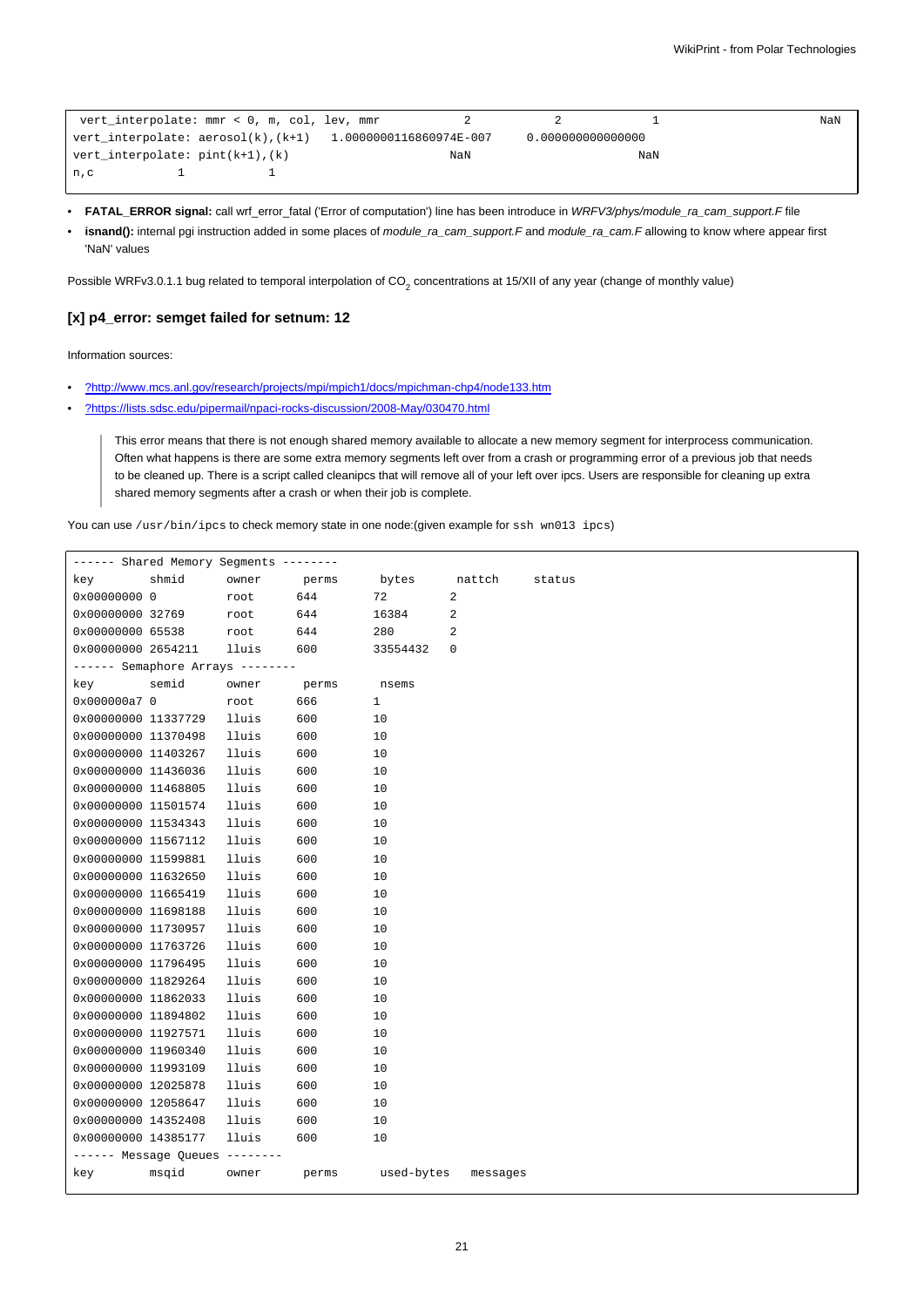|                     | [lluis@wn010 WRFV3]\$ ssh wn013 ipcs   |           |       |            |             |        |
|---------------------|----------------------------------------|-----------|-------|------------|-------------|--------|
|                     | ------ Shared Memory Segments -------- |           |       |            |             |        |
| key                 | shmid                                  | owner     | perms | bytes      | nattch      | status |
| 0x00000000 0        |                                        | root      | 644   | 72         | 2           |        |
| 0x00000000 32769    |                                        | root      | 644   | 16384      | 2           |        |
| 0x00000000 65538    |                                        | root      | 644   | 280        | 2           |        |
| 0x00000000 2654211  |                                        | lluis     | 600   | 33554432   | $\mathbf 0$ |        |
|                     | ------ Semaphore Arrays --------       |           |       |            |             |        |
| key                 | semid                                  | owner     | perms | nsems      |             |        |
| 0x000000a7 0        |                                        | root      | 666   | 1          |             |        |
| 0x00000000 11337729 |                                        | lluis     | 600   | 10         |             |        |
| 0x00000000 11370498 |                                        | lluis     | 600   | 10         |             |        |
| 0x00000000 11403267 |                                        | lluis     | 600   | 10         |             |        |
| 0x00000000 11436036 |                                        | lluis     | 600   | 10         |             |        |
| 0x00000000 11468805 |                                        | lluis     | 600   | 10         |             |        |
| 0x00000000 11501574 |                                        | lluis     | 600   | 10         |             |        |
| 0x00000000 11534343 |                                        | lluis     | 600   | 10         |             |        |
| 0x00000000 11567112 |                                        | lluis     | 600   | 10         |             |        |
| 0x00000000 11599881 |                                        | lluis     | 600   | 10         |             |        |
| 0x00000000 11632650 |                                        | lluis     | 600   | 10         |             |        |
| 0x00000000 11665419 |                                        | lluis     | 600   | 10         |             |        |
| 0x00000000 11698188 |                                        | lluis     | 600   | 10         |             |        |
| 0x00000000 11730957 |                                        | lluis     | 600   | 10         |             |        |
| 0x00000000 11763726 |                                        | lluis     | 600   | 10         |             |        |
| 0x00000000 11796495 |                                        | lluis     | 600   | 10         |             |        |
| 0x00000000 11829264 |                                        | lluis     | 600   | 10         |             |        |
| 0x00000000 11862033 |                                        | lluis     | 600   | 10         |             |        |
| 0x00000000 11894802 |                                        | lluis     | 600   | 10         |             |        |
| 0x00000000 11927571 |                                        | lluis     | 600   | 10         |             |        |
| 0x00000000 11960340 |                                        | lluis     | 600   | 10         |             |        |
| 0x00000000 11993109 |                                        | lluis     | 600   | 10         |             |        |
| 0x00000000 12025878 |                                        | lluis     | 600   | 10         |             |        |
| 0x00000000 12058647 |                                        | lluis     | 600   | 10         |             |        |
| 0x00000000 14352408 |                                        | lluis     | 600   | 10         |             |        |
| 0x00000000 14385177 |                                        | lluis     | 600   | 10         |             |        |
|                     | ------ Message Queues                  | --------- |       |            |             |        |
| key                 | msqid                                  | owner     | perms | used-bytes | messages    |        |
|                     |                                        |           |       |            |             |        |

Use the following command to clean up all memory segments owned by your user id on a cluster:

cexec /opt/mpich/gnu/sbin/cleanipcs

Or for each working node: (be carefull to don't run the script in any node with a right working simulation!!)

ssh wn[NNN] /software/ScientificLinux/4.6/mpich/1.2.7p1/pgi\_7.1-6\_gcc/sbin/cleanipcs

### After that: (in wn013):

| -------                        | Shared Memory Segments         |       | --------- |            |          |        |
|--------------------------------|--------------------------------|-------|-----------|------------|----------|--------|
| key                            | shmid                          | owner | perms     | bytes      | nattch   | status |
| 0x00000000 0                   |                                | root  | 644       | 72         | 2        |        |
| 0x00000000 32769               |                                | root  | 644       | 16384      | 2        |        |
| 0x00000000 65538               |                                | root  | 644       | 280        | 2        |        |
| $----$ Semaphore Arrays $----$ |                                |       |           |            |          |        |
| key                            | semid                          | owner | perms     | nsems      |          |        |
| 0x000000a7 0                   |                                | root  | 666       |            |          |        |
|                                | $-----$ Message Oueues $-----$ |       |           |            |          |        |
| key                            | msqid                          | owner | perms     | used-bytes | messages |        |
|                                |                                |       |           |            |          |        |

# **[x] P4\_GLOBMEMSIZE**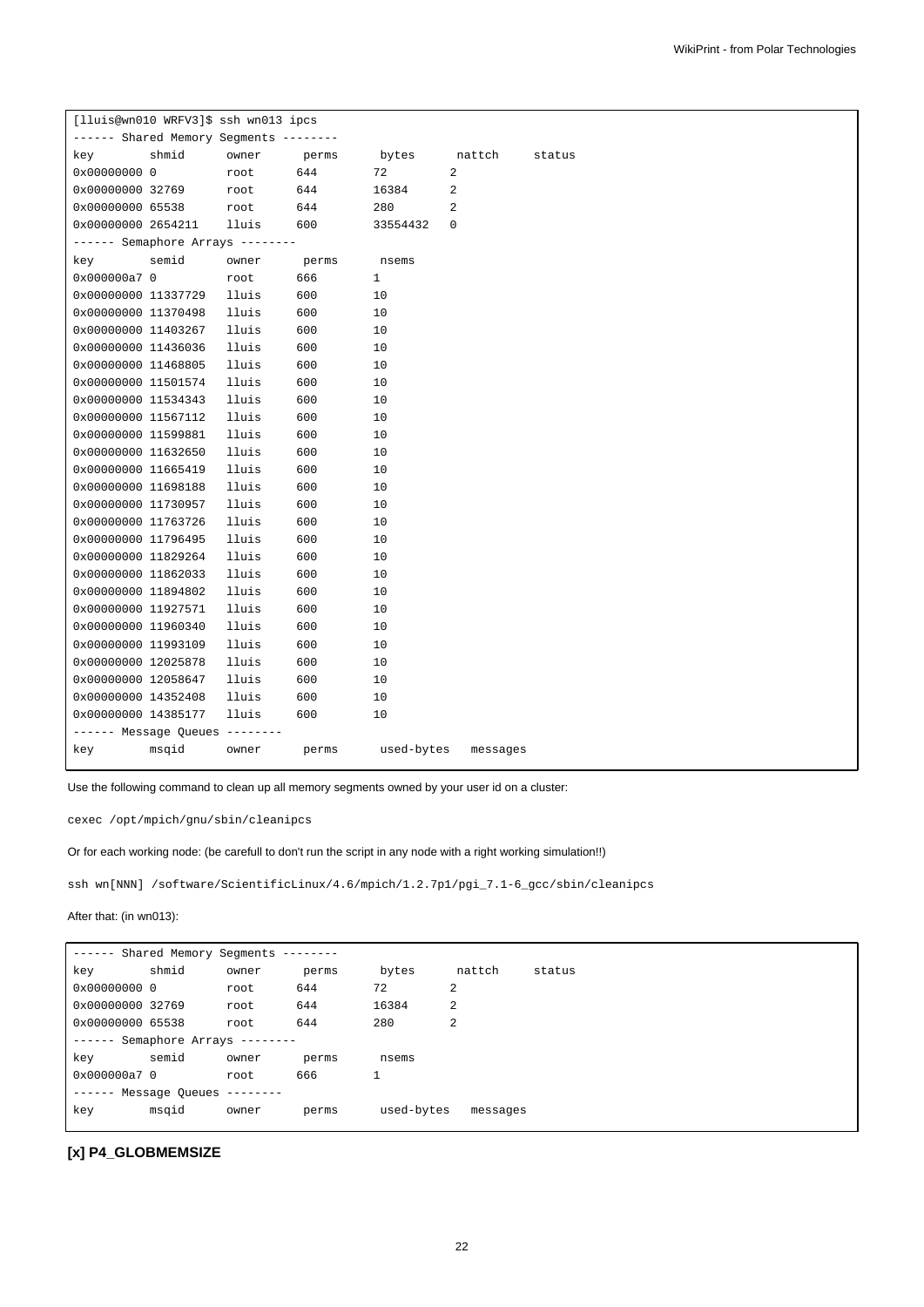Not enough memory for mpich processes for the simulation. Error message looks like:

```
p3_15324: (1.777344) xx_shmalloc: returning NULL; requested 262192 bytes
p3_15324: (1.777344) p4_shmalloc returning NULL; request = 262192 bytes
You can increase the amount of memory by setting the environment variable
P4_GLOBMEMSIZE (in bytes); the current size is 4194304
p3_15324: p4_error: alloc_p4_msg failed: 0
```
Tipical error for simulations with domains bigger as Europe\_10 and BIGescena domains. Default value is 4MB (4194304)

Increase value to:

- **32 MB** export P4\_GLOBMEMSIZE=33554432
- **64 MB** export P4\_GLOBMEMSIZE=67108864
- **128 MB** export P4\_GLOBMEMSIZE=134217728
- **256 MB** export P4\_GLOBMEMSIZE=268435456

#### **[x] SKINTEMP not found**

ERA40 ECMWF files have a different codification of variables. A modification in Vtable.ECMWF is carried out:

**Original line** 

| $34$ 1 0 5 $5$ $\sqrt{K}$        | Sea-Surface Temperature  |  |
|----------------------------------|--------------------------|--|
| 139   112   0   7   ST000007   K | T of 0-7 cm ground layer |  |

Modification

|  | $ 139 1 0 $ $ SST $ $ K $        | Sea-Surface Temperature  |  |
|--|----------------------------------|--------------------------|--|
|  | 139   112   0   7   SKINTEMP   K | T of 0-7 cm ground layer |  |

#### **[x] WOULD GO OFF TOP: KF\_ETA\_PARA I,J,DPTHMX,DPMIN 81 78 NaN 5000.000**

See [?http://forum.wrfforum.com/viewtopic.php?f=6&t=263](http://forum.wrfforum.com/viewtopic.php?f=6&t=263)

Many causes are possible. CFLs, problems with initial or boundary conditions...etc Lowering the time step or swiching off feedback between nests are possible solutions.

### **[x] Metgrid error: Error in ext\_pkg\_write\_field in metgrid.log**

Also in log/metgrid\_1995030912.out:

```
ERROR: Error in ext_pkg_write_field
WRF_DEBUG: Warning DIM 4, NAME num_metgrid_levels REDIFINED by var GHT 17 18 in wrf_io.F9
```
This error means that probably one or more surface variables are missing in the model input (for example NCEP reanalyses). Input grib files must be checked and fixed.

### **[] forrtl: severe (174): SIGSEGV, segmentation fault occurred**

```
forrtl: severe (174): SIGSEGV, segmentation fault occurred
Image PC Routine Line Source wrf.exe 00000000013EF561 Unknown Unknown
Unknown
wrf.exe 00000000013F0727 Unknown Unknown Unknown
wrf.exe 00000000013F1E68 Unknown Unknown Unknown
wrf.exe 00000000011BB5CB Unknown Unknown Unknown
wrf.exe 0000000000DE0913 Unknown Unknown Unknown
wrf.exe 0000000000DDAEBD Unknown Unknown Unknown
wrf.exe 00000000009AF823 Unknown Unknown Unknown
```